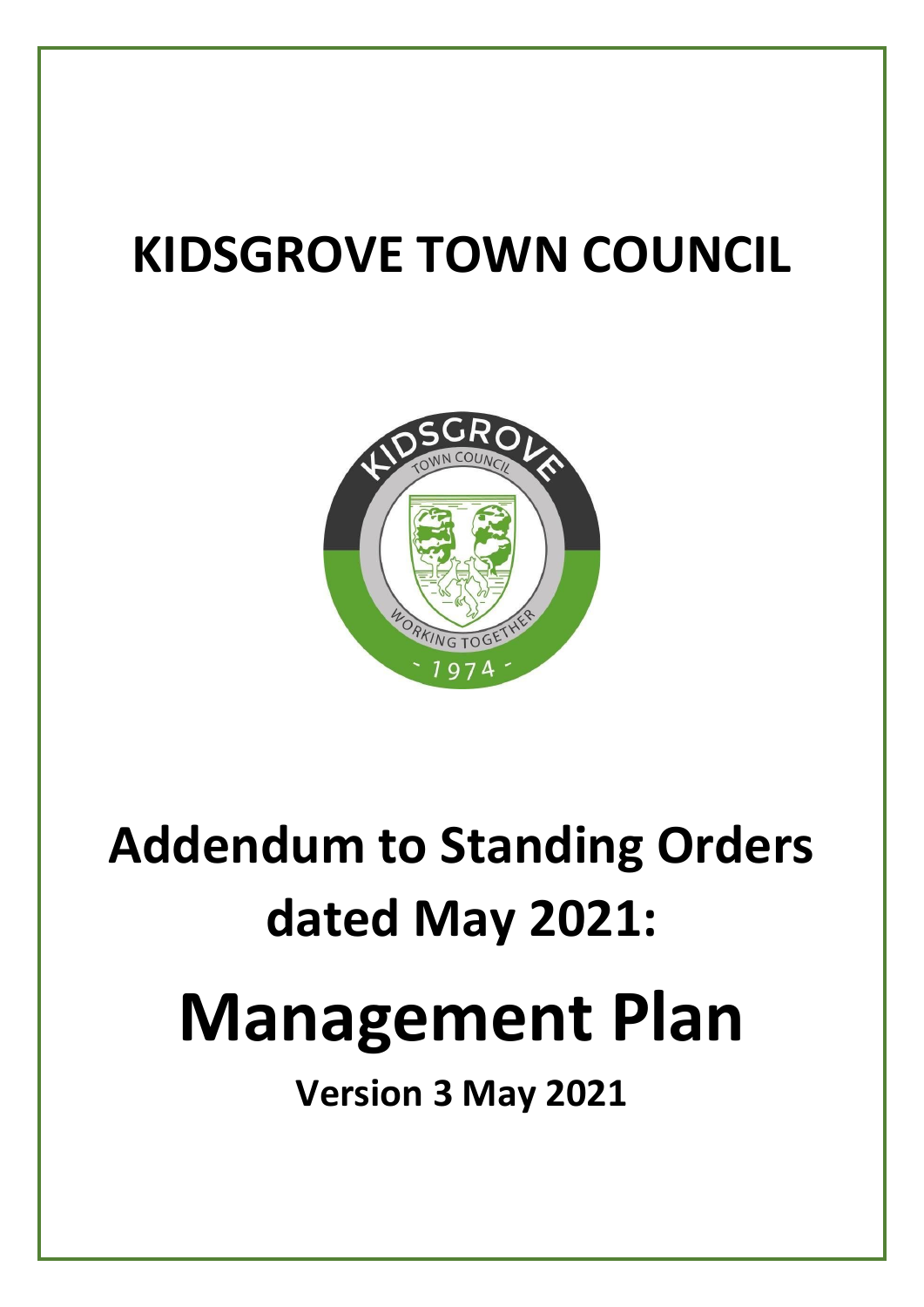Kidsgrove Town Council Victoria Hall Liverpool Road Kidsgrove Staffordshire ST7 4EL

SGROL **RAING TOGE**  $1974$ 

Tel: 01782 782254 www.kidsgrovetowncouncil.gov.uk

## Contents

| 3. Committee Membership approved at the Full Council Meeting of the 22 <sup>nd</sup> June.  4 |  |
|-----------------------------------------------------------------------------------------------|--|
|                                                                                               |  |
|                                                                                               |  |
|                                                                                               |  |
|                                                                                               |  |
|                                                                                               |  |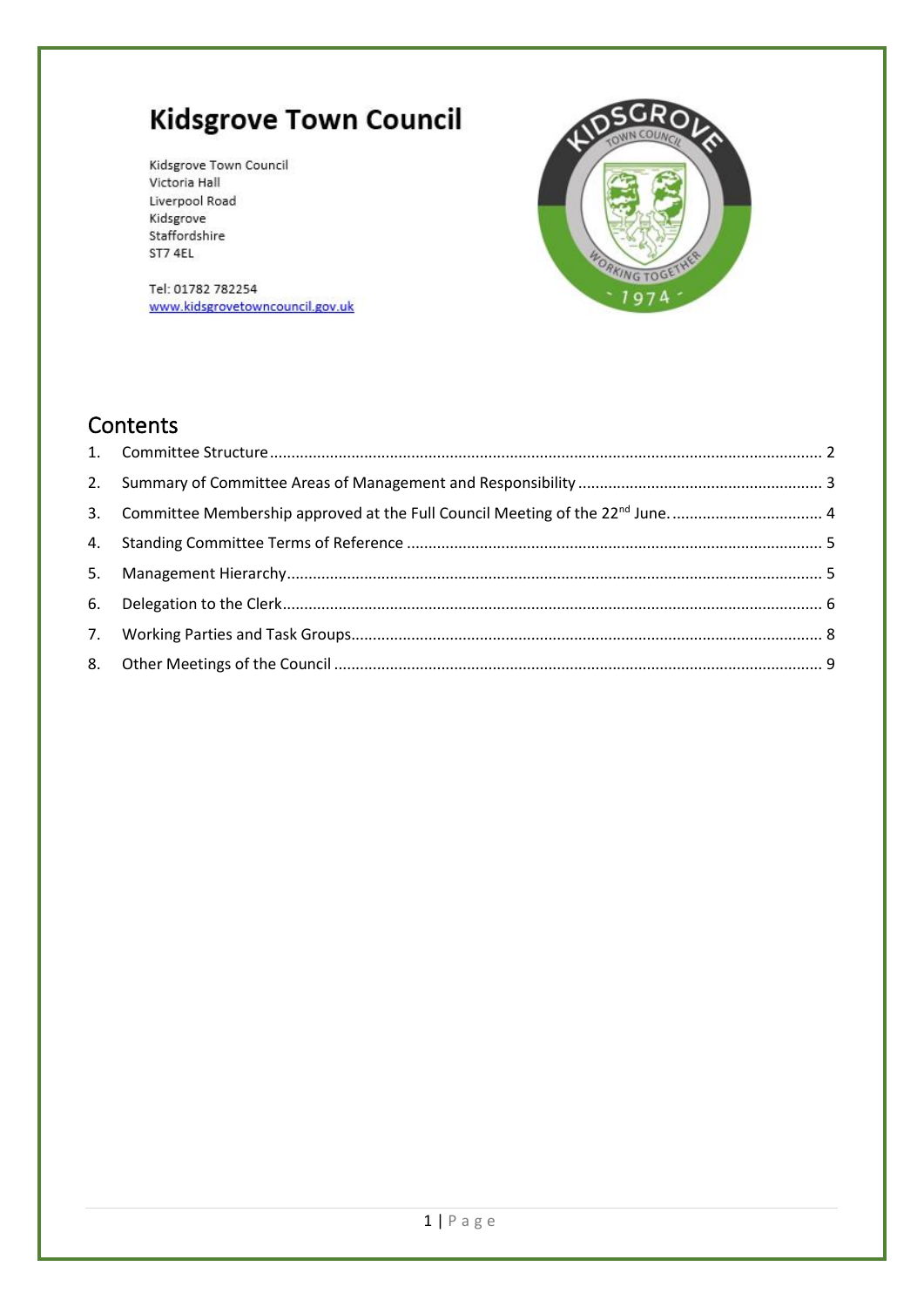## <span id="page-2-0"></span>**1. Committee Structure**

Kidsgrove Town Council will convene a meeting at least once every three months, and at least five times a year (but more frequently if required).

The Council currently has five standing committees that manage business, have some delegated powers, and otherwise make recommendations to Full council as required:

- a) **Finance and General Purposes** deals with finances and policy in detail and makes recommendations to Full Council. As well as its own project responsibilities, the Committee also takes all areas and projects that may arise and are unassigned to other committees. The Committee has full delegated power to approve payment schedules and so should meet sufficiently that there is either a Full Council meeting or Finance and General Purposes Committee meeting at least every six weeks whenever practically possible.
- b) **The Planning Infrastructure and Highways Committee** will meet between Full Council meetings to allow consideration of planning applications in a timely manner. The committee will strive to meet once in every six-week period although it is accepted there may be times when this isn't possible. The Committee will meet at least six times during the Council year unless not practically possible.
- c) **The Environment and Allotment Committee** will meet between Full Council meetings to allow consideration of environmental matters as well as allotment management and Kidsgrove Ranger activity in a timely manner. The committee will strive to meet once in every six-week period although it is accepted there may be times when this isn't possible. It will meet at least four times a year unless this isn't practically possible.
- d) **The Events and Community Committee** will meet at least four times a year unless not practically possible with meeting times to ensure the smooth running of the Council's events and community engagement.
- e) **The Staffing Committee** will meet at least twice a year in the autumn and spring to manage staffing arrangements, appraisals and staff budgetary requirements. The committee may meet more often as and when required.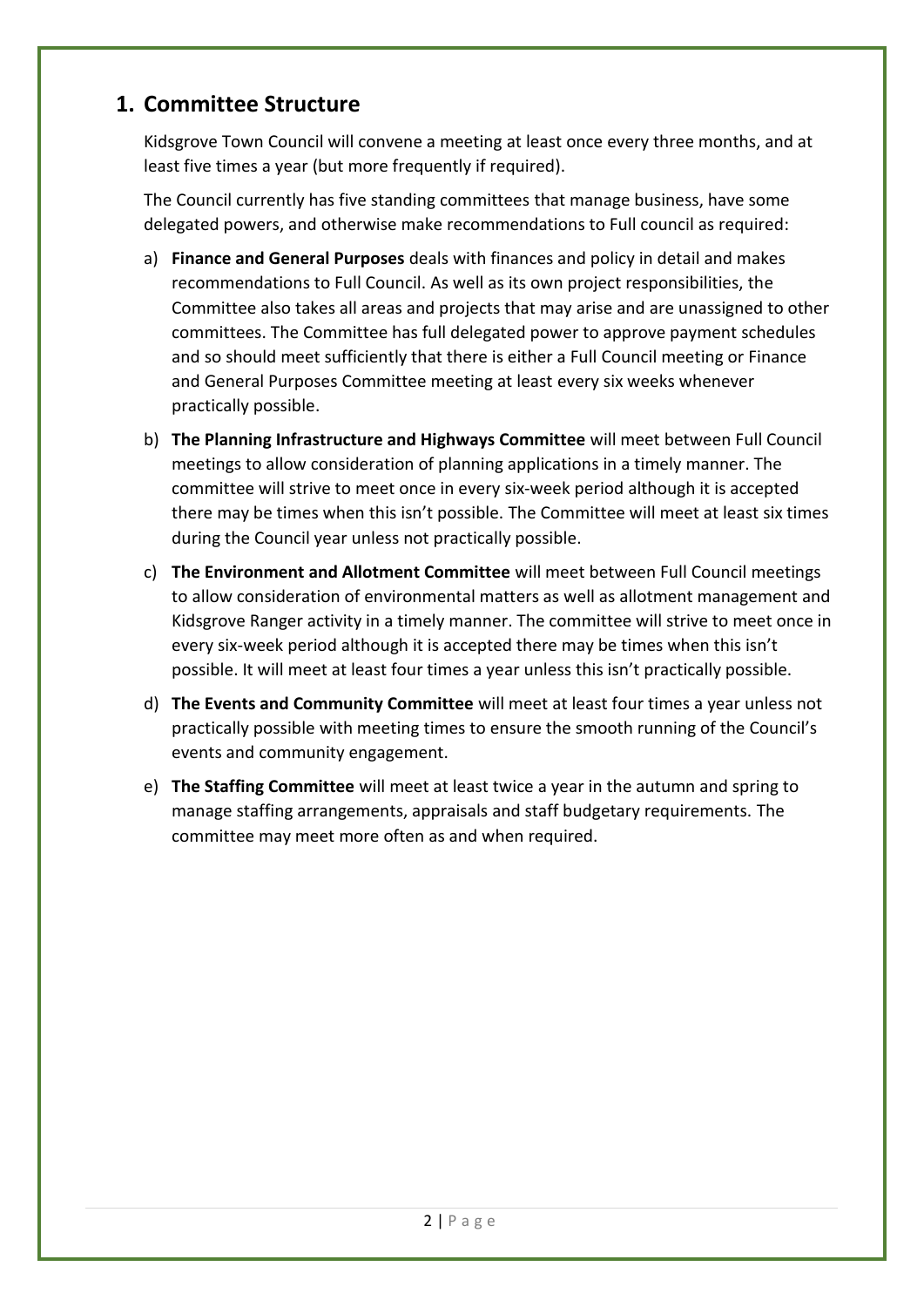## <span id="page-3-0"></span>**2. Summary of Committee Areas of Management and Responsibility**

## **Finance and General Purposes**

Financial Matters Banking Arrangements Audit Matters Budget overview Policy and Governance Financial Risk assessment Five-year plan Victoria Hall legal issues Victoria Hall Health and Safety Victoria Hall Commercial Activity Victoria Hall Promotion Victoria Hall Maintenance Victoria Hall Tap Room Bar Website, IT and email Office Matters including IT Health and wellbeing projects Asset review Contracts unless specifically designated elsewhere. GDPR Quality Council Awards Grant applications to the Council Youth provision project

## **Planning, Infrastructure and Highways**

Local Plan liaison and consultation Neighbourhood Planning Infrastructure – planning for the future Town Centre planning Planning application consultations Transport issues CCTV Police liaison Speed watch Groups liaison Highways issues and liaison with SCC Highways Safety Issues Hard pathways and pavements

## **Environment and Allotments**

Allotment Management and liaison Ranger management and contract

Ranger activity risk assessment Ranger activity GDPR Parks and open spaces Public Footpaths Planting schemes throughout the parish Rural Kidsgrove Issues

## **Events and Community**

Christmas Lights Organisation of Community Events: - Victoria Hall Community Events Community Events elsewhere Liaison and working with Community Groups (inc Go Kidsgrove) Tourism and promotion Town Twinning Youth initiatives - events **Competitions** Support of the Civic Calendar and Mayor

## **Staffing Committee**

Planning of Staffing requirements Planning Staffing budgetary needs Overview of Management of Staff Direct management of the Clerk

## **Full Council**

Committees.

As well as items laid down in legislation and policies approval not delegated to a committee, Full Council will also:

Receive feedback from committees Receive recommendations from committees Receive feedback from the LAPS Receive feedback from the Staffordshire Parish Association Receive feedback from Staffordshire County Council councillors. Receive feedback from NUBC Councillors. Receive feedback from the Town Board representative. Receive correspondence to the Council. Matters arising not falling under the remit of a committee. Consideration of recommendations from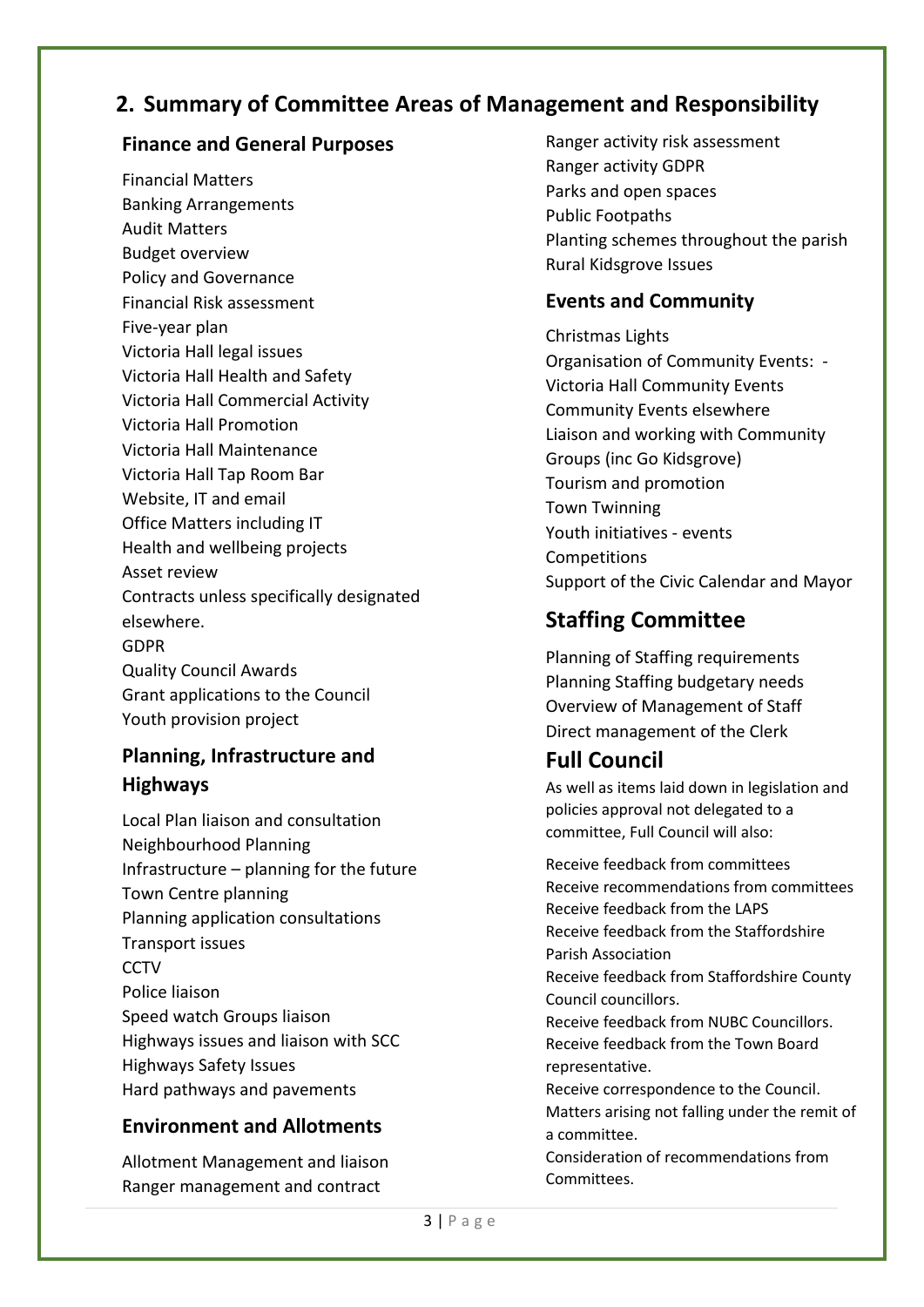## <span id="page-4-0"></span>**3. Committee Membership approved at the Full Council Meeting of the 4 th May 2021.**

Note – These may alter during the year, with changes reported to and agreed by Council. If clearly minuted, changes wont necessitate an update to this document prior to the next Annual Meeting.

#### **Finance and General Purposes**

Cllr Cartwright Cllr Cooper Cllr Dickens Cllr Dymond Cllr M Maxfield Cllr M Stubbs Cllr P Waring

Chair – Cllr A Cooper Vice Chair – Cllr S Dymond

### **Planning, Infrastructure and Highways**

Cllr G Burnett Cllr A Cooper Cllr C Dickens Cllr S Dymond Cllr V Jukes Cllr K Robinson Cllr M Stubbs Cllr P Waring

Chair – Cllr M Stubbs Vice chair – Cllr S Dymond

### **Environment and Allotments Committee**

Cllr S Burgess Cllr G Burnett Cllr A Cooper Cllr C Dickens Cllr S Dymond Cllr H Maxfield Cllr B Owen Cllr J Waring Cllr P Waring

2 allotment representatives

Chair – Cllr C Dickens Vice chair – Cllr S Burgess

### **Staffing Committee**

Cllr A Cartwright Cllr A Cooper Cllr M Maxfield Cllr M Stubbs Cllr P Waring

Chair – Cllr M Stubbs

## **Events and Community Committee**

Cllr G Burnett Cllr A Cooper Cllr C Dickens Cllr Dymond Cllr B Owen Cllr J Owen Cllr E Wareham-Jones

Plus, representatives from other organisations at the committee's discretion.

Chair – Cllr S Dymond Vice chair – Cllr C Dickens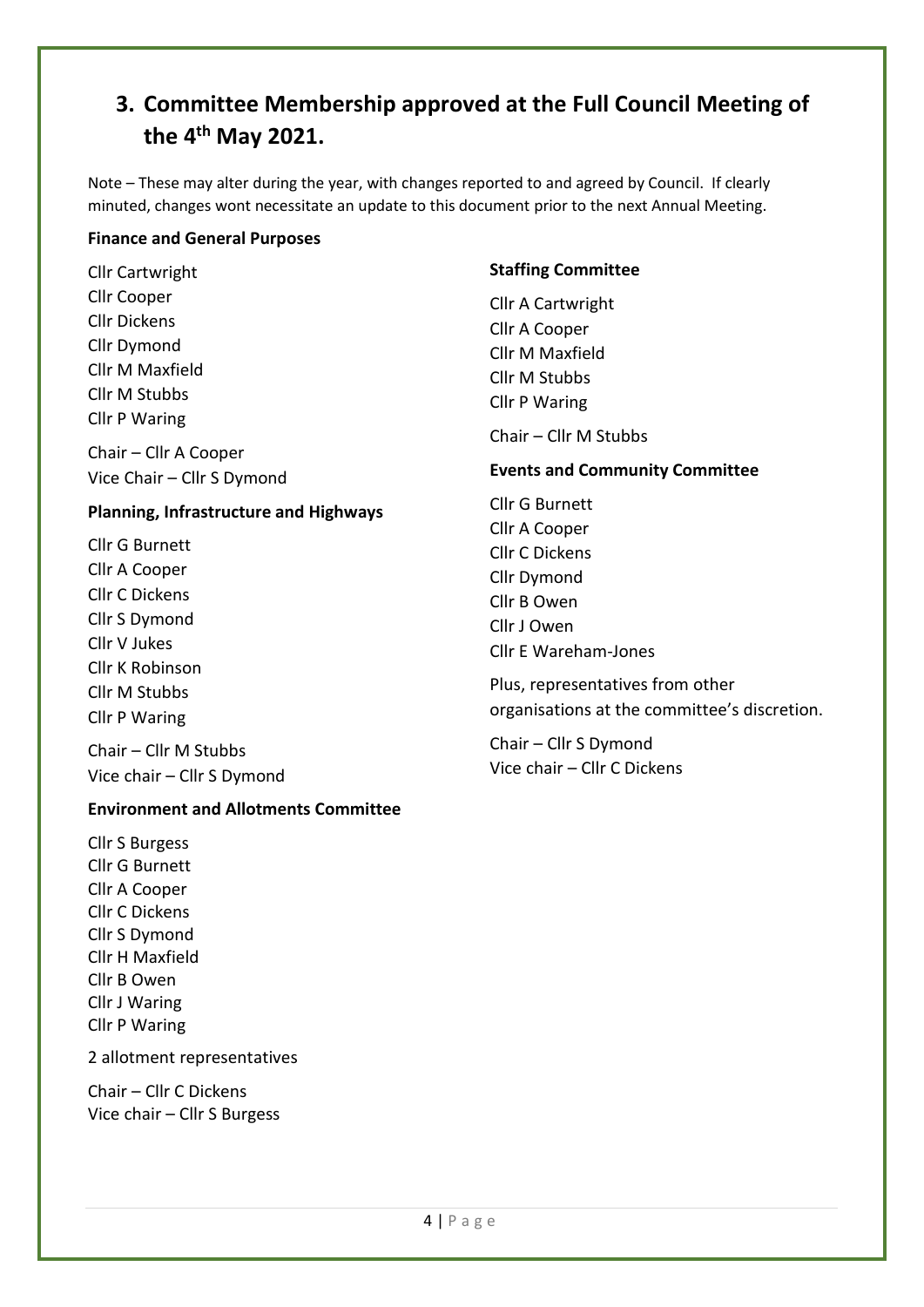## <span id="page-5-0"></span>**4. Standing Committee Terms of Reference**

a. **Finance and General Purposes**

Approved May 2021 – See appendix 1

b. **Planning, Highways and Infrastructure**

Approved May 2021 – See appendix 2

c. **Environment and Allotments**

Approved May 2021 – See appendix 3

## d. **Events and Community**

Approved May 2021 – See appendix 4

e. **Staffing Committee**

Approved May 2021 – See appendix 5

## <span id="page-5-1"></span>**5. Management Hierarchy**

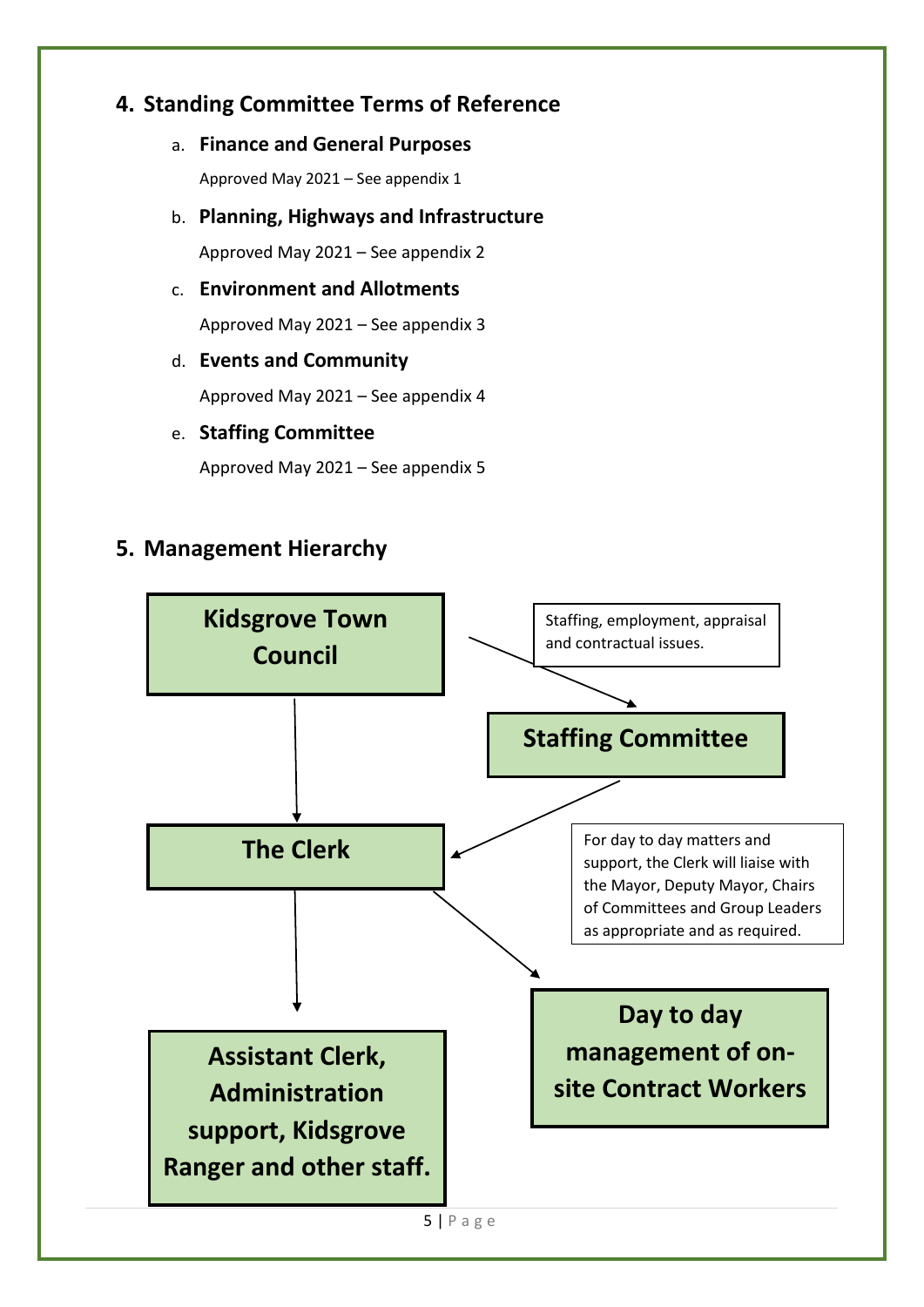## <span id="page-6-0"></span>**6. Delegation to the Clerk**

This document does not supersede any powers and duties conferred to the Town Clerk by the Town Council's Financial Regulations & Standing Orders and is to be used in conjunction with these documents.

Other council policies may also delegate powers to the Clerk.

The Town Clerk is designated and authorised to act as the Council's Responsible Finance Officer for the purposes of Section 151 of the Local Government Act 1972 and Proper Officer for the purpose of all relevant sections of the Local Government Act 1972, Localism Act 2013 and any other statute requiring the designation of a Proper Officer.

The Town Clerk is responsible for the management of the Council and all delegated functions shall be deemed to be exercised on behalf of and in the name of the Council.

The Town Clerk may be delegated other tasks and functions on a need be basis by Full Council or a duly delegated committee. Such delegations must be by resolution and be clearly minuted.

The Clerk will keep a record of delegated decisions.

## **a. Staffing and Office**

The Town Clerk is delegated by Council to:

- Act as Line Manager and have management responsibility and have day to day supervision of all staff. The Staffing and/or Full Council will oversee this delegation.
- Administer all staff policies and procedures.
- Conduct annual staff appraisals which will be reported to the Staffing Committee.
- Authorise other staff overtime and expenses within the Staffing budget. (The Clerk's overtime and expenses should be approved by at least three members of the Staffing Committee and a record kept of the approval.)
- Authorise staff holidays, time in lieu and sickness and ensure timesheets are accurately maintained.
- Ensure that all staff salaries, overtime, tax, NI and pension contributions and correctly calculated and administered.
- Preparation of the job description and person specification and the placing of the advertisement for all staff vacancies in consultation with the members of the Staffing Committee.
- Delegate duties to staff as considered appropriate.
- Manage staff performance.
- Authorise staff training within the agreed training budget.
- Authorise Councillor training within the approved budget.
- To manage the day to day affairs of the Town Council's Office space.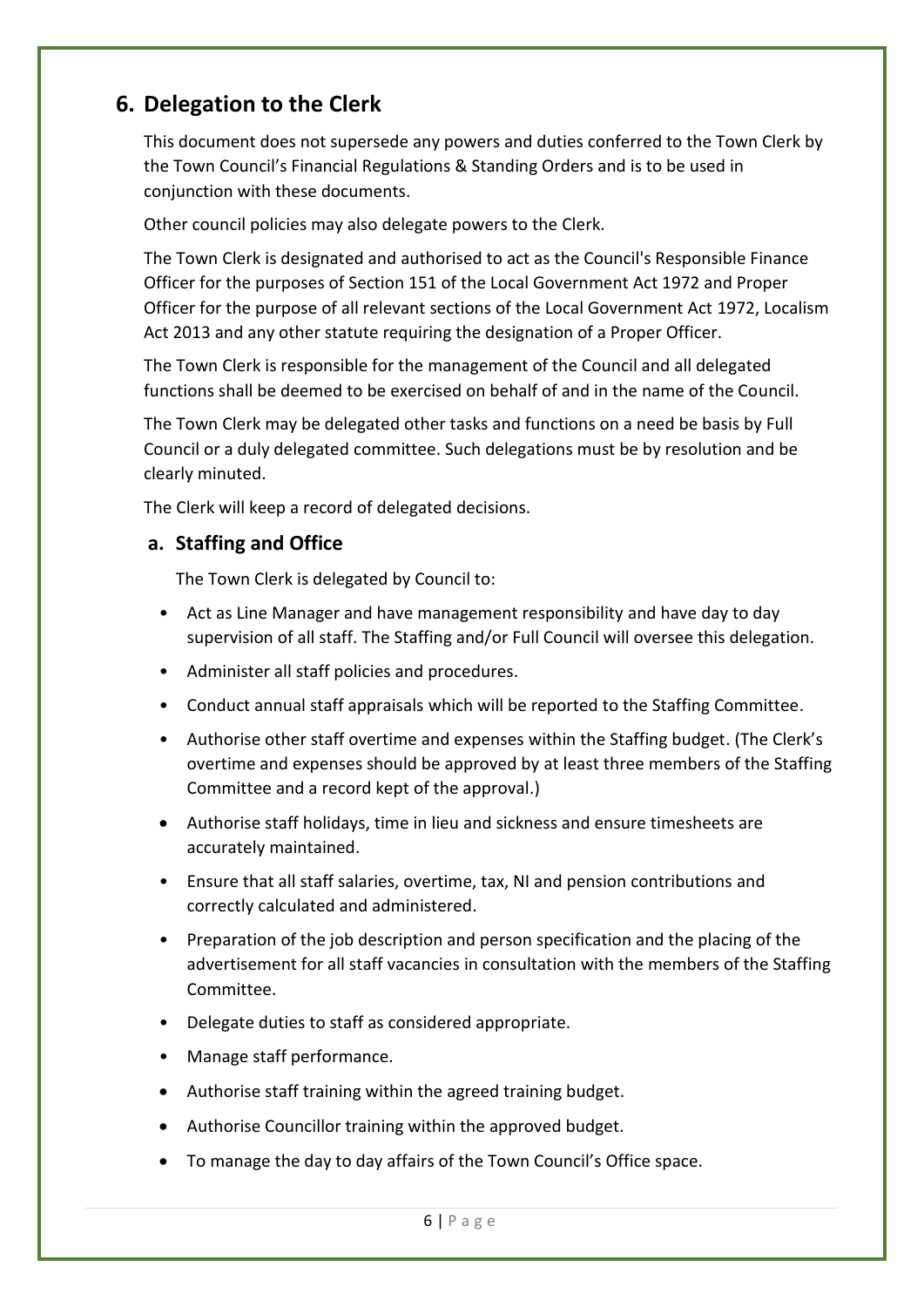- Health and Safety at Work Act 1974: To oversee the discharge of the Council's responsibilities under the Act.
- To respond to emails and correspondence received by the Council and to be delegated the decision as to which emails and correspondence need reporting to a Committee or to Full Council.
- To arrange to meet with third parties as required to fulfil her role and to determine if the Mayor, a committee chair or other councillor with a particular interest in the topic of the meeting should be invited to accompany her.

## **b. Finance and Governance**

The Town Clerk's financial delegated powers are outlined in the Financial Regulations. In addition:

- To operate the Council's banking arrangements including arranging overdrafts with the approval of the Council.
- To make all necessary arrangements for the provision of an internal and external audit service for the Council.
- To compile, approve or vary lists of approved contractors subject to the requirements of the Council's Financial Regulations.

## **c. Legal**

The Town Clerk is delegated by Council to:

- Make applications for all statutory consents necessitated by any approved Council proposal or development.
- Sign any document necessary to give effect to any decision of the Council on behalf of the Council
- Take all appropriate steps to secure the Council's legal position in urgent circumstances with reference to its assets or statutory functions subject to prior consultation with the Mayor or Deputy Mayor.

## **d. Victoria Hall and Events**

- To manage the day to day running of the Victoria Hall and its events, both commercial and community.
- To manage the day-to-day maintenance of the Victoria Hall within approved budgets or, when necessary, using emergency powers.
- To advertise and market the Victoria Hall as a commercial venue.
- To promote and advertise charity and community events agreed by Council or a duly delegated committee.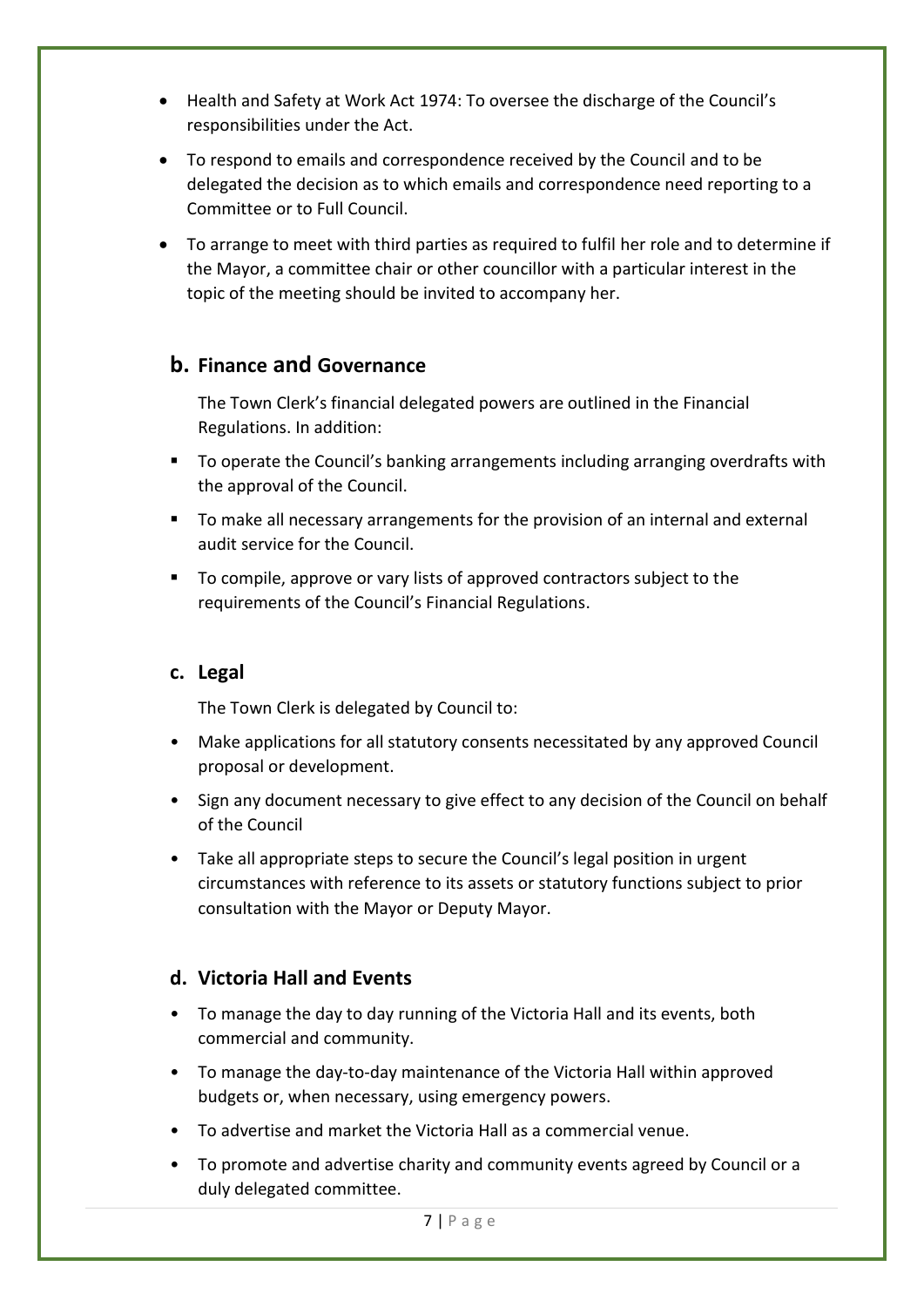- To oversee the use of meeting rooms and be delegated to decide appropriate free use upon requests. This delegation does not extend to the main hall and must be in line with any existing policies.
- To determine the repayment of surety deposits and to make the return payment without recourse to Council.
- To process refunds for cancelled bookings without recourse to Council.

## **e. Other**

- To manage the Council's website and social media in line with any agreed policies.
- Allocate allotments and issue allotment tenancies in line with Council policy.
- To collect allotment rents on behalf of the Council.
- Alter the date or time of a Council or Committee meeting following consultation with the appropriate Chair.
- Decide arrangements for the closure of the Council offices in the Christmas/New Year period and to set the date for the first January Council meeting.
- Issue all Council correspondence without prior authorisation of drafts by Council.
- To apply for all Council planning consents.
- To receive and manage complaints to the council in line with the current complaints policy.
- To receive and manage FOI and SAR requests in line with Council Policy.
- To produce Risk Assessments of Council activities. (Note Financial Risk Assessment although managed by the clerk, must be approved by Full Council.)
- To manage the day-to-day operation of GDPR compliance.
- To arrange meetings with external bodies and organisations as required to fulfil the Clerk and RFO's role.
- To act as the Council's representative as and when required reporting the resolved Council view on any matter but not resorting to personal opinion.

## <span id="page-8-0"></span>**7. Working Parties and Task Groups**

a. Task Groups are working parties created and dissolved by decision of the Council or a Committee to carry out projects or provide reports and recommendations for determination by Council (or via the relevant Committee) and assist in speeding up the process of carrying out the Council's business. Alternatively, a Task may be allocated to an individual member rather than to a group. Reference herein to a Task Group shall also include reference to an individual performing a Task (where the context so admits).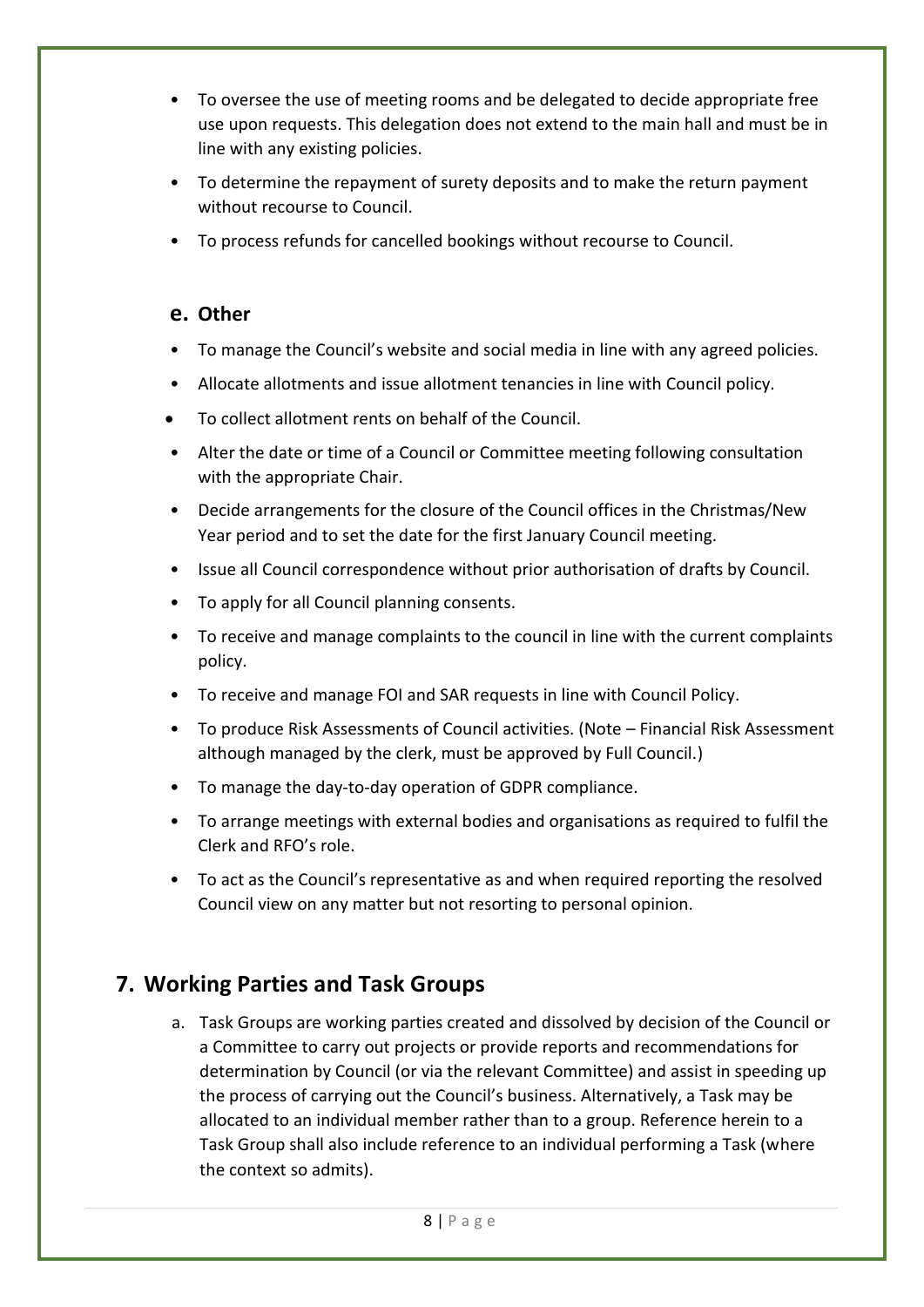- b. On allocation of a Task to a Task/Working Group by the Council or a Committee, a Terms of Reference and a timescale in which to report back will be allocated.
- c. Initial member representative shall be agreed by the Council or Committee setting up the Task Group although the task group may be allowed in its terms of reference to co-opt other members.
- d. Task groups may involve participants from other bodies or the general public.
- e. Task Groups are not statutory bodies or Committees and have no powers to take decisions on behalf of the Council or any of its Committees.
- f. Information gathered in respect of Tasks should enter the public domain by way of a written report to Council or Committee or by minutes. For confidential matters (eg commercial sensitivity or some staffing issues), a record that the meeting took place with a brief outline of the meeting content is sufficient in the public domain.
- g. Task Groups, being working parties, can meet at any relevant location and are not open to public scrutiny. They will be expected to use rooms at the Victoria Hall whenever possible but remote meetings are also allowed.
- h. Task Groups must keep written notes of any meeting(s) that have taken place or that members have attended for filing and retention within five (5) days of the event taking place.
- i. Any written correspondence to be carried out by the Task Group must be copied to the Clerk. If the correspondence involves a commitment by the Council, it must be issued by the Clerk.
- j. It should be noted that a Parish Council cannot delegate powers to a member or members (as opposed to a duly appointed committee); it can delegate powers to the Clerk.

## <span id="page-9-0"></span>**8. Other Meetings of the Council**

- a. From time to time, meetings with outside bodies or persons may be required to further Council business. Examples may be with officers of Newcastle-Borough-Council or of Staffordshire County Council, or with sales consultants, specialist consultants, solicitors and various other outside bodies. Other examples are training sessions organised on site or arranged presentations from an expert in a field to further Council knowledge in an area.
- b. Such meetings aren't statutory summoned meetings of the council nor are they open to public scrutiny (even if the invitations extend to all members of a committee or to all the Council). Decisions or statement of the Council's position on a matter cannot be made at the meetings under any circumstances unless the Clerk is present and a decision falls within her delegated powers.
- c. Such meetings should whenever possible be arranged by request of the Council or a Committee at a formal summoned meeting. In this case the Council or Committee will name and agree attendees and the Clerk will be asked to call the meeting.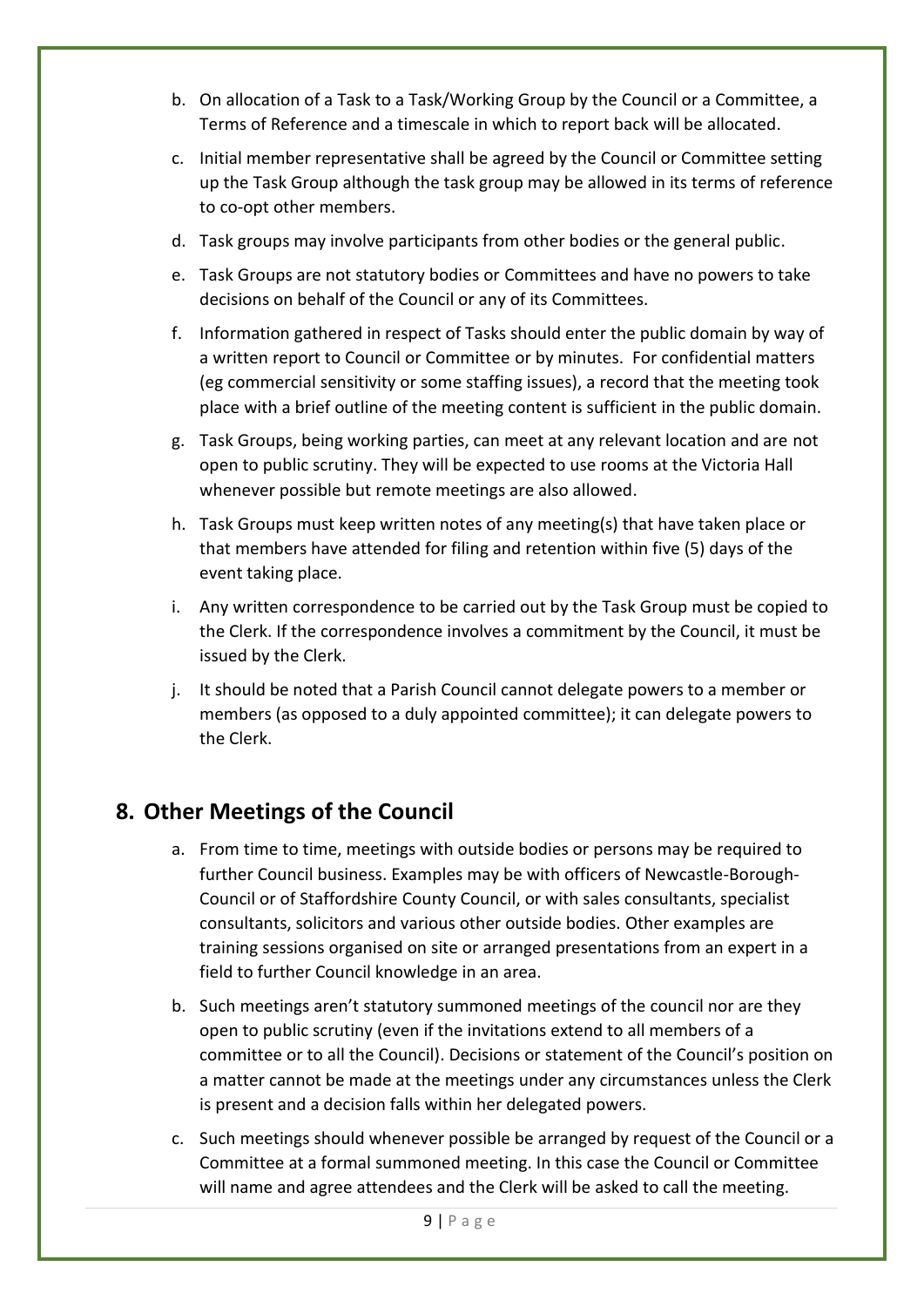- d. If meetings become necessary to progress council business in a timely manner between Council or Committee meetings, the clerk will call the meeting and consult with the Mayor or relevant committee chair to determine attendees. Normally, this would be the Clerk and Mayor/Chair (or their chosen representative) and/or any Member who has a direct involvement with the topic of the meeting OR would be opened up the all Members of the relevant committee or Council as appropriate.
- e. Attendees should always be chosen fairly with consideration to the best interest of the council as a body, not based on political party affiliation.
- f. The Clerk reserves the right to call meetings for herself with outside bodies as she requires to fulfil her role as per clause 6a (last bullet point) and can choose, or otherwise, to include the Mayor, one or more chairs, or Members with a direct involvement with the topic of the meeting.
- g. For transparency, any meetings held under this section which involve Members will be reported into the next relevant Committee or Council Meeting along with a brief resume of the meeting content and the names of attendees.
- h. Also for transparency, the Clerk will maintain a log of all formally arranged Town Council Meetings with outside bodies/persons which will include the date, name of attendees and the purpose of the meeting.

**Approved 4 th May 2021**

**Minute Reference**

**Date:**

**Chair:**

**Clerk:**

Review Date: May 2022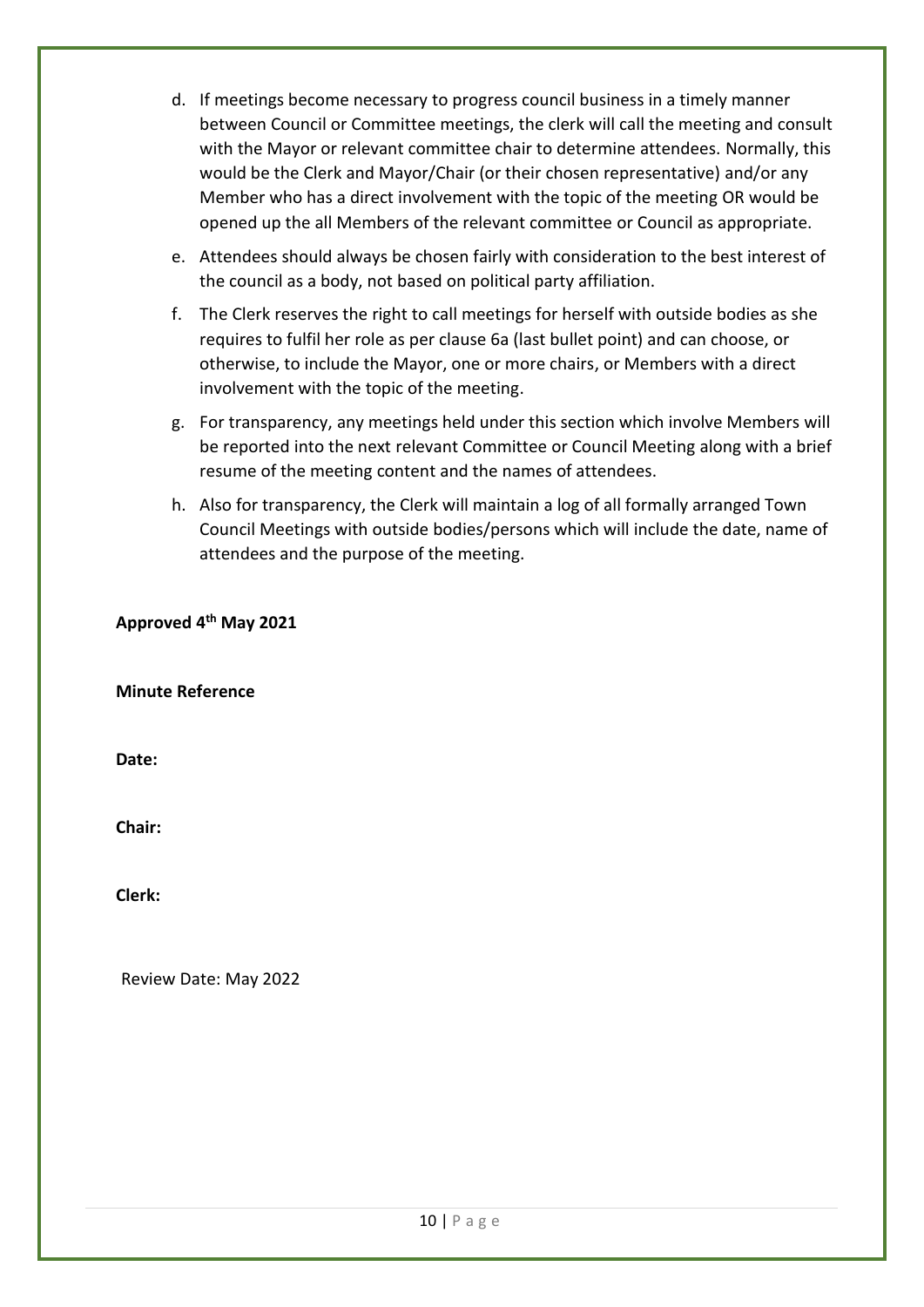Kidsgrove Town Council Victoria Hall Liverpool Road Kidsgrove Staffordshire ST7 4EL

Tel: 01782 782254 www.kidsgrovetowncouncil.gov.uk



## **Finance and General Purposes Committee Terms of Reference.**

#### **1) Introduction**

The Finance and General Purposes Committee is set up as a standing committee to oversee and manage Kidsgrove Town Council's finances and other matters of Council business. Unless it has delegated authority, the committee will propose recommendations to Full Council as required.

The Committee was set up by Kidsgrove Town Council at its meeting of 16<sup>th</sup> August 2018 (minute reference 18/3/06).

The Committee must always abide with the Council's current approved Standing Orders and Financial Regulations.

The membership of the Committee for each Council year and a review of the Terms of Reference will be agreed at each Annual Meeting of the Full Council. The chair and vice-chair will be elected at the Annual Meeting of the Council unless the Council resolves at the Annual Meeting to delegate this to the first meeting of the Committee in the Civic year.

### **2) Membership**

The Committee will consist of seven Councillors with a quorum for a meeting being three Councillors. The Mayor and Deputy Mayor will be named members of the Committee. Each political faction and each ward of the council should be represented whenever possible.

The Committee can only consist of Kidsgrove Town Council Members.

### **3) Aim and Remit of the Finance and General Purposes Committee**

- a) Financial Aspects
	- i) Working with the RFO, to manage the Council's finances and to ensure that proper practices are maintained.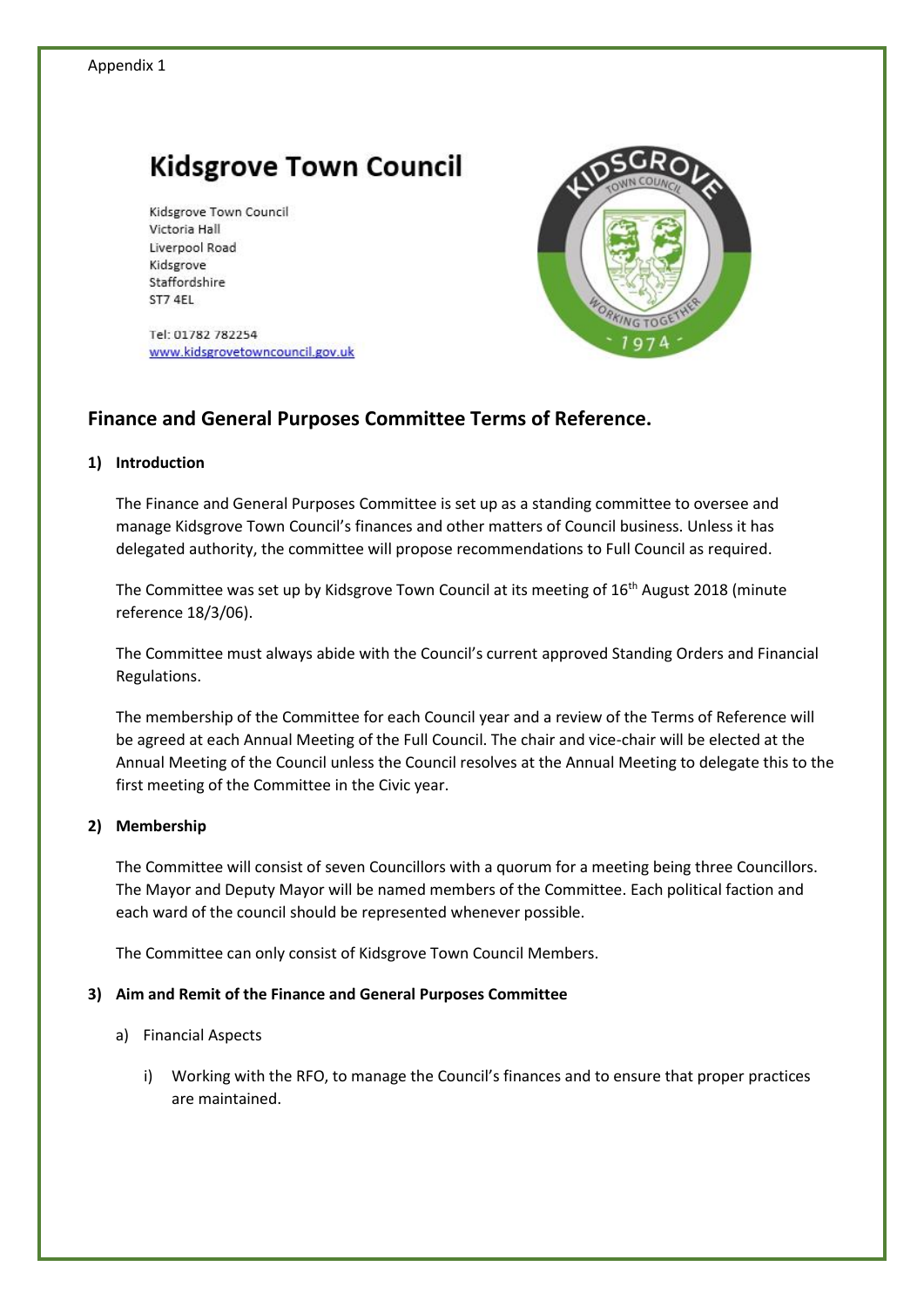- ii) Working with the RFO, to manage and monitor performance against the current year's budget and to make recommendations for action when necessary.<sup>1</sup>
- iii) Working the RFO, to consider budgets for the following financial year, receiving reports from the Council's other Committees as required, and to put a recommendation to Council for approval.
- iv) To recommend to Full Council the precept requirements for the following year in a timely manner to allow the precept to be submitted to Newcastle-under-Lyme Borough Council by their deadline.
- v) Working with the RFO, to manage the forecasts of the Council's finances over the next five years, ensuring appropriate approvals are received from Full Council at timely intervals in line with the five-year plan including managing the council's reserves.
- vi) Working with the RFO, to ensure appropriate financial risk assessments are in place.
- vii) To review insurance a least annually and to make recommendations to full Council.
- viii) To oversee and manage the Council's financial affairs in relation to business activities including the VAT implications to the Council.<sup>2</sup>
- ix) To oversee the Council's contracts, putting recommendations to Full Council.
- x) To ensure an up to date asset register is maintained by the Council. To ensure the asset register is approved by Full Council at least annually and after any changes perceived by the committee to be significant. The RFO will present an asset register update at least bi-annually to committee.
- xi) To review internal and external audits and to make recommendations to Council when required to ensure all points raised are addressed.
- xii) To manage the Council's own 'in-house' checks on financial procedures, ensuring member checks occur appropriately throughout the year and are documented and reported to Full Council with recommendations if required.
- xiii) To consider applications for grants received by the Council in line with the council's grant application policy.
- xiv) To pursue potential funding opportunities.
- b) General Purposes Remit
	- i) To manage Town Council affairs and issues which arise that are not specifically under the remit of another committee, making appropriate recommendations to Full Council as and when necessary.

 $1$  Note – Only Full Council can issue or levy a precept (LGA 1972, s1011 (6)). The precept set is calculated from the budget setting process so, as such, it is sensible that all budgetary changes be approved at Full Council.. <sup>2</sup> Business Activities relate to the hiring out of the Victoria Hall and other rooms and the management of the bar.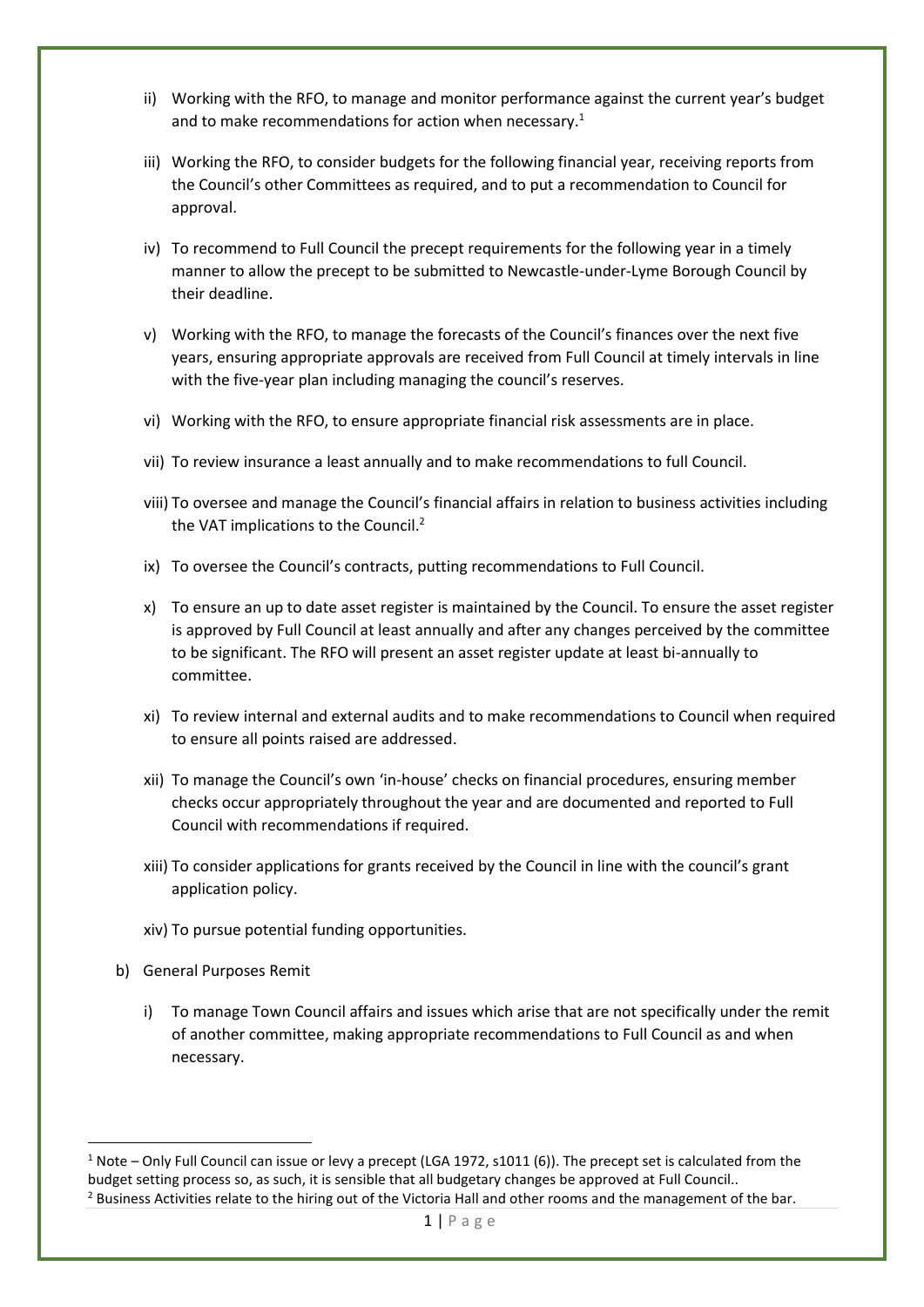- ii) To consider and manage the Town Council's Policies and Procedures prior to approval at Full Council.<sup>3</sup>
- iii) To manage the progression of the Council's five-year plan and to ensure progression updates and recommendations are put to Full Council for approval as required.
- iv) To manage the Victoria Hall Building including:
	- (1) Health and safety requirements
	- (2) Maintenance
	- (3) Contracts
	- (4) Licences
- v) To ensure Members of the Committee receive appropriate and adequate training to provide understanding of Local Council Finance and Governance.

#### **4) Delegated Powers of the Committee**

The Committee can make decisions only within that allowed in the current versions of approved Standing Orders, Financial Regulations and the powers delegated to it by the Council which are listed below:

- a) To approve schedules of payments presented by the Clerk/RFO, including payroll. Schedules approved for payment by the FGP Committee should be listed at the next Full Council Meeting.
- b) To authorise expenditure on behalf of the Council for all budgeted monies up to the limit for committees contained in the version of the Financial Regulations current at that time.<sup>4</sup>
- c) To authorise grants submitted to the Council up to the limit specified in the grants policy and in line with item 4(b).
- d) To be able to apply for funding and grants in the Town Council's name without approval by Full Council although such actions should be reported at the next Full Council meeting.
- e) To be able to set up sub-committees and working groups of the FGP Committee as required (within the remit of areas of responsibility of the committee) and to set the terms of reference for such groups.
- f) To delegate to the Clerk and other officers, if required, any decision making within its powers to delegate to allow progression of Council business in a timely manner between meetings.

**Note that a Council and its Committees CANNOT delegate any decision making to individual councillors or groups of councillors such as a working party.** 

**5) Meetings of the Committee**

<sup>&</sup>lt;sup>3</sup> Policies and Procedures may be taken directly to Full Council on occasion, at the Clerk's discretion, to allow timely issue.

<sup>4</sup> Unlike other committees, this delegation is not restricted to particular budget lines.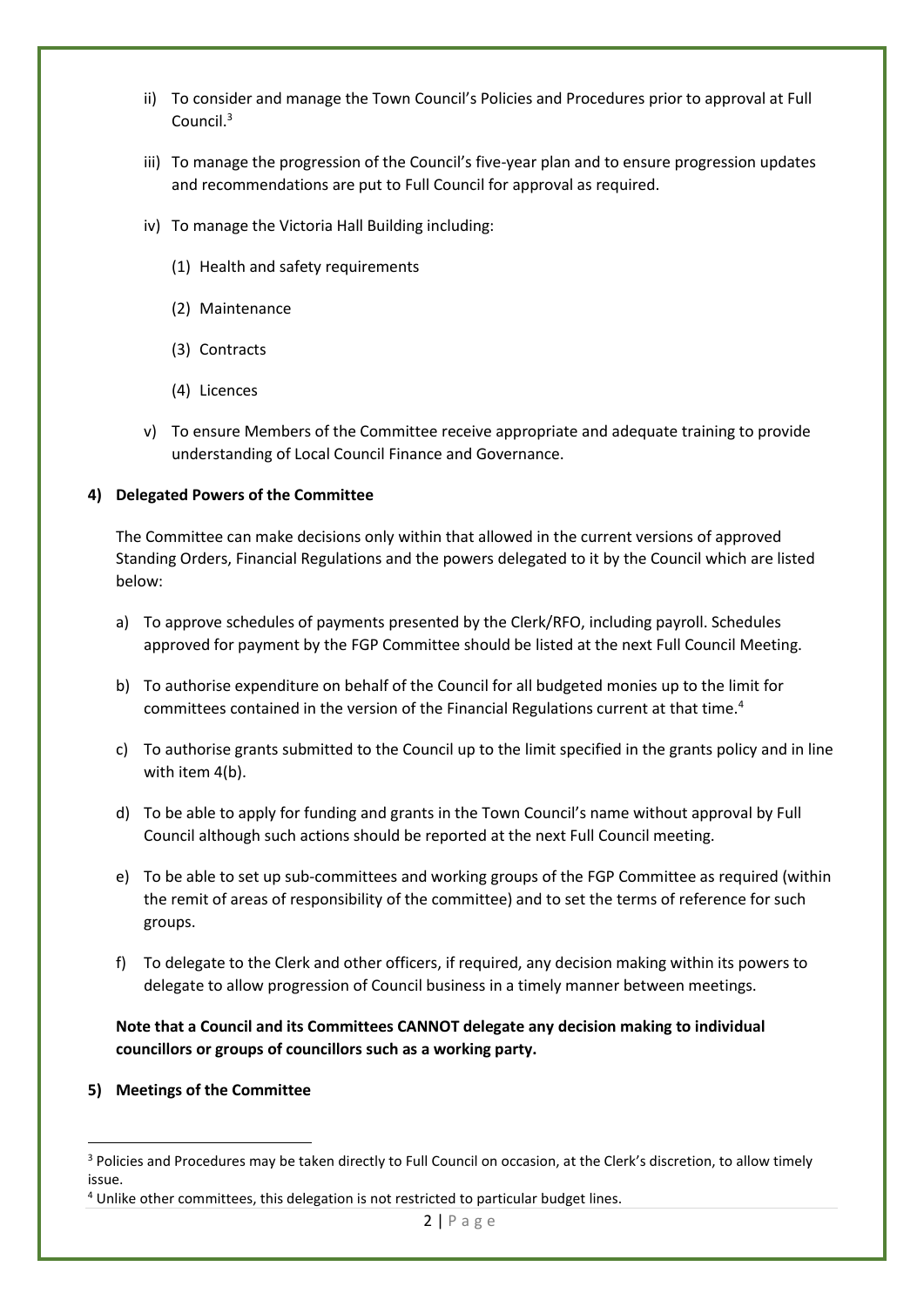- a) The Committee should meet at least six times a year and every six weeks whenever practically possible. Agreed dates of meetings should be published in the Council's Meeting calendar. The Committee should ensure its meetings provide the Council with either a Full Council meeting or an FPG meeting at least every once every calendar month.
- b) The Clerk of the Council will issue a summons and agenda at least three days before each committee meeting but will strive to allow councillors five days, including a weekend, whenever this is practically possible. In the event the Clerk is absent and unable to issue the agenda, the agenda and summons will be issued by the chair working with the administration assistant.
- c) Each Committee Meeting should be attended by the RFO and Clerk to the Council who will act in an advisory role and who will ensure all business transacted falls within the remit and powers of the committee. The Clerk/RFO will produce draft minutes of the meeting. In the absence of the Clerk, the person nominated as temporary RFO will attend.
- d) Minutes will be issued in draft form to the following (in the specified order).
	- i) To the Chair for initial comment within one week. (If a committee member acted as minute taker due to an officer not being present, the Clerk should be forwarded the draft minutes at the same time as the Chair to verify that decisions were in accordance with the Committee's powers, the Council's regulations and with legislation.)
	- ii) After agreement by the chair, to the committee members for comment within two weeks of the meeting.
- e) Minutes will be approved at the next meeting of the committee and each page signed by the chair.
- f) The minutes of all the Committee meetings, whether in draft form or approved, will be presented to the next Full Council Meetings and any recommendations made by the Committee, or decisions made that the Clerk feels should be ratified by Full Council, will be an agenda item of that meeting to obtain Full Council approval.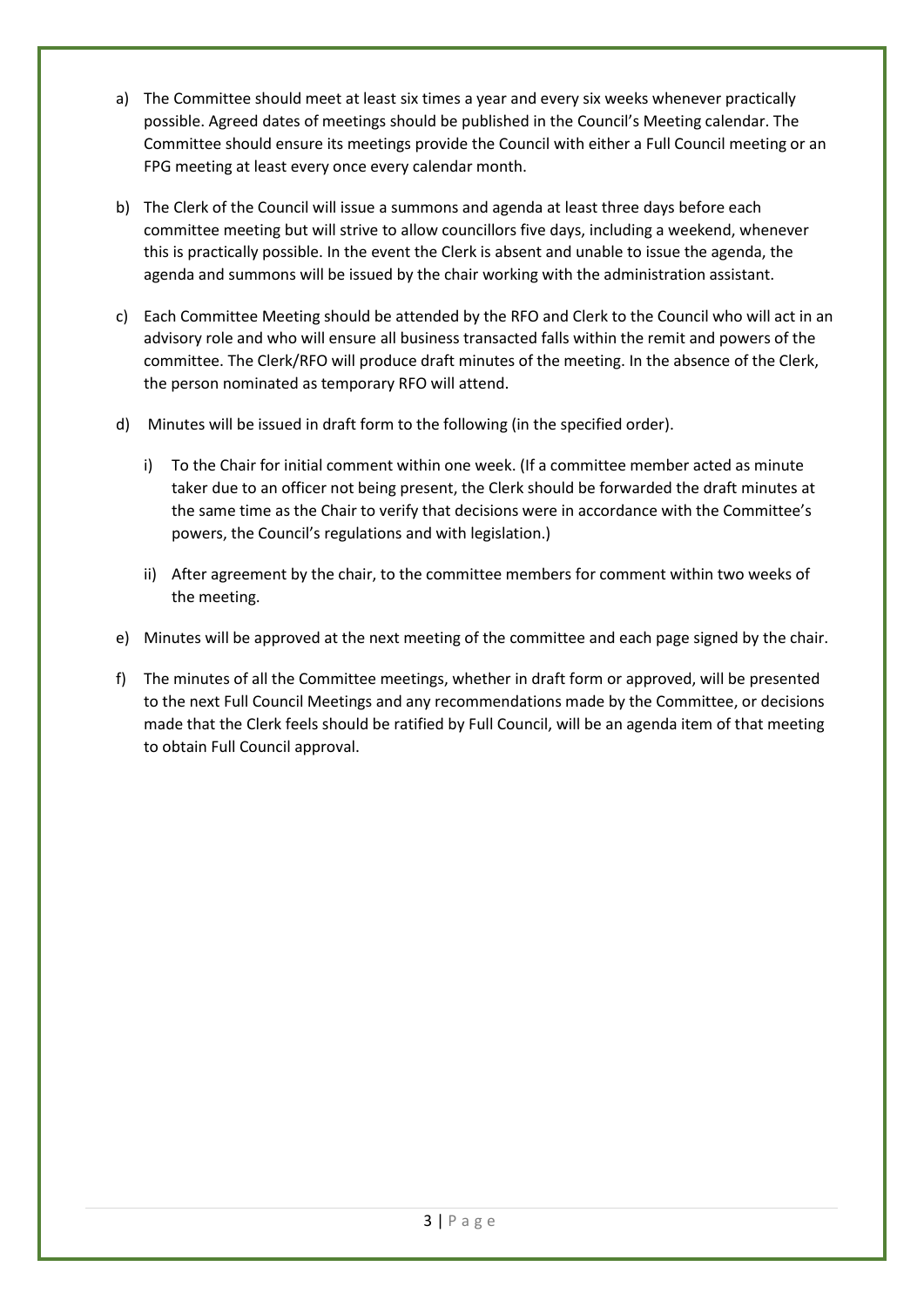Kidsgrove Town Council Victoria Hall Liverpool Road Kidsgrove Staffordshire ST7 4EL

Tel: 01782 782254 www.kidsgrovetowncouncil.gov.uk

## **Planning, Highways and Infrastructure Committee Terms of Reference.**

### **6) Introduction**

The Planning, Highways and Infrastructure Committee is set up as a standing committee to oversee and manage Planning, Highways and Infrastructure for Kidsgrove Town Council. Unless it has delegated authority, the committee will propose recommendations to Full Council as required.

The Committee was first set up by Kidsgrove Town Council at its meeting of 21<sup>st</sup> February 2019.

The Committee must always abide with the Council's current approved Standing Orders and Financial Regulations.

The membership of the Committee for each Council year and a review of the Terms of Reference will be agreed at each Annual Meeting of the Full Council. The chair and vice-chair will be elected at the Annual Meeting of the Council unless the Council resolves at the Annual Meeting to delegate this to the first meeting of the Committee in the Civic year.

### **Membership**

The Committee will consist of at least eight Councillors with a quorum for a meeting being three Councillors. The Mayor and Deputy Mayor will be members ex-officio. Each political group and each ward of the council should be represented whenever possible.

The Committee can only consist of Kidsgrove Town Council Members.

## **7) Aim and Remit of the Planning, Highways and Infrastructure Committee**

- a) Planning Aspects
	- i) To consider applications forwarded by Newcastle under Lyme Borough Council.
	- ii) To monitor the development of the Local Plan and to prepare draft responses to any consultations for approval by Full Council.
	- iii) To oversee the Neighbourhood Plan Steering Group and to manage the Neighbourhood Planning Process up on the proviso that updates are provided to each Full Council meeting and subject to approval of the produced draft plan by Full Council.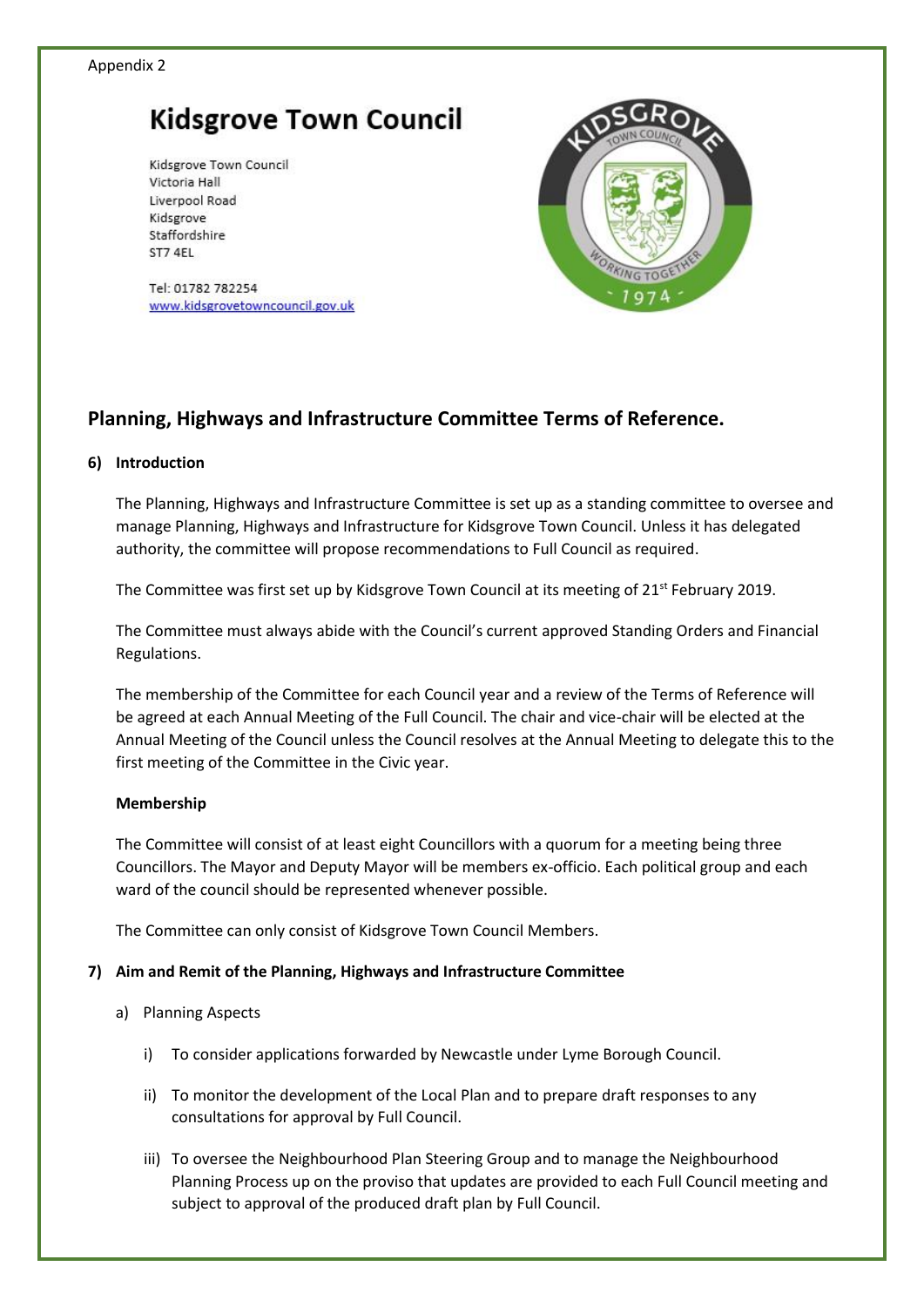- b) Infrastructure Aspects
	- i) To strategically and holistically plan for Kidsgrove's future, such that proposals can be put to Newcastle-under-Lyme Borough Council (planning aspects) and to Stafford County Council (Highways aspects).
	- ii) To contribute to the development of the Kidsgrove five-year plan regarding infrastructure.
- c) Highways Aspects.
	- i) To identify and manage highways projects in the name of the Town Council, providing update reports to the Full Council (including authorisation for expenditure if required).
	- ii) To support and represent Kidsgrove residents to resolve issues that arise within the Kidsgrove Town boundary relating to highways, including pavements and the roadside.
	- iii) To consider and respond to any consultations regarding highways or infrastructure on behalf of the Council.
	- iv) To work with and support the local police and community speed watch teams to improve road safety.
	- v) To contribute to the development of the five-year plan regarding highways matters.
	- vi) To monitor the budget lines for highways related items and to contribute to budget planning, responding to the F&GP Committee.
	- vii) To consider applications for grants received by the Council which fall under the remit of the committee in line with the council's grant application policy.
	- viii) To pursue potential funding opportunities.
- d) Other
	- i) Consultation To appropriately consult with the electorate using a variety of means for all areas of the Committee's responsibilities.
	- ii) Training To ensure Members of the Committee receive appropriate and adequate training to provide understanding of Planning and Highways Matters.

### **8) Delegated Powers of the Committee**

The Committee can make decisions only within that allowed in the current versions of approved Standing Orders, Financial Regulations and the powers delegated to it by the Council which are listed below:

- a) To respond to Planning Applications within the Kidsgrove Town Council Boundary on behalf of Kidsgrove Town Council unless the application is called in to Full council by:
	- i) The Chair of the Full Council
	- ii) The Chair of the Planning, Infrastructure and Highways Committee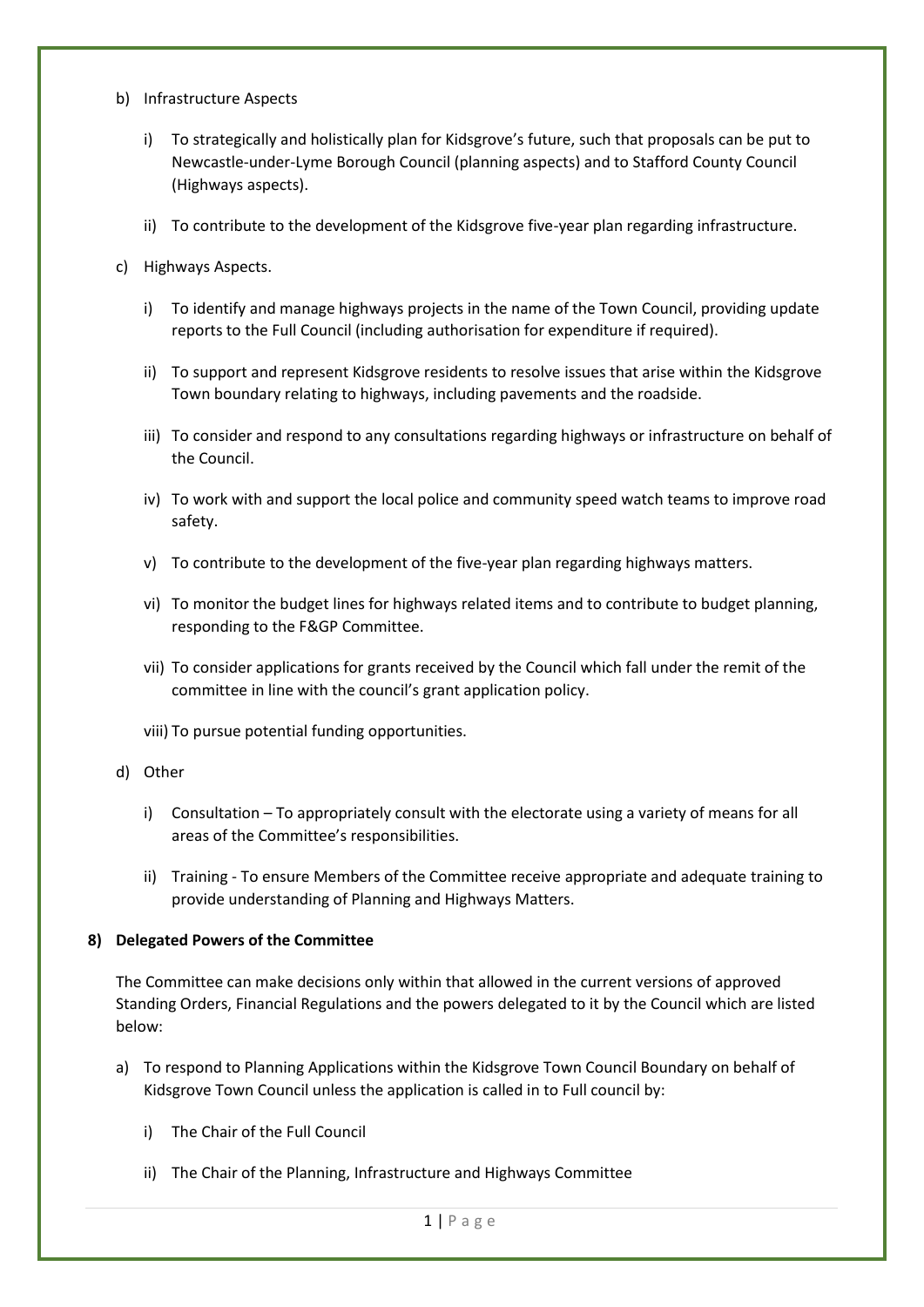- iii) Any four councillors of Kidsgrove Town Council who put it in writing to the Clerk.
- iv) The Clerk.
- b) To respond to Highway and Infrastructure consultations on behalf of the Town Council unless the consultation is called in to Full Council by:
	- i) The Chair of the Full Council
	- ii) The Chair of the Planning, Infrastructure and Highways Committee
	- iii) Any four councillors of Kidsgrove Town Council who put it in writing to the Clerk.
	- iv) The Clerk.
- c) To authorise expenditure on behalf of the Council for monies allocated to budget lines within its remit up to the limit contained in the version of the Financial Regulations current at that time.
- d) To authorise grants submitted to the Council up to the limit specified in the current (at the time of the application) version of the grants policy for requests which fall under its remit and in line with item 4(b). (Note – the version of the Grants Policy dated March 2019 only delegates powers to award small grants to the F&GP Committee.)
- e) To be able to apply for funding and grants in the Town Council's name without approval by Full Council although such actions should be reported at the next Full Council meeting although the spending of such funds should be in line with item (c) above.
- f) To be able to set up sub-committees and working groups of the Planning, Highways and infrastructure Committee as required (within the remit of areas of responsibility of the committee) and to set the terms of reference for such groups.
- g) To delegate to the Clerk and other officers, if required, any decision making within its powers to delegate to allow progression of Council business in a timely manner between meetings.

**Note that a Council and its Committees CANNOT delegate any decision making to individual councillors or groups of councillors such as a working party.** 

### **9) Meetings of the Committee**

- a) The Committee should meet at least six times a year unless not practically possible. Agreed dates of meetings should be published in the Council's Meeting calendar.
- b) The Clerk of the Council will issue a summons and agenda at least three days before each committee meeting but will strive to allow councillors five days, including a weekend, whenever this is practically possible. In the event the Clerk is absent and unable to issue the agenda, the agenda and summons will be issued by the chair.
- c) Each Committee Meeting should be attended by an officer of the Council who will act in an advisory role and who will ensure all business transacted falls within the remit and powers of the committee and who will produce draft minutes of the meeting.
- d) Minutes will be issued in draft form to the following (in the specified order).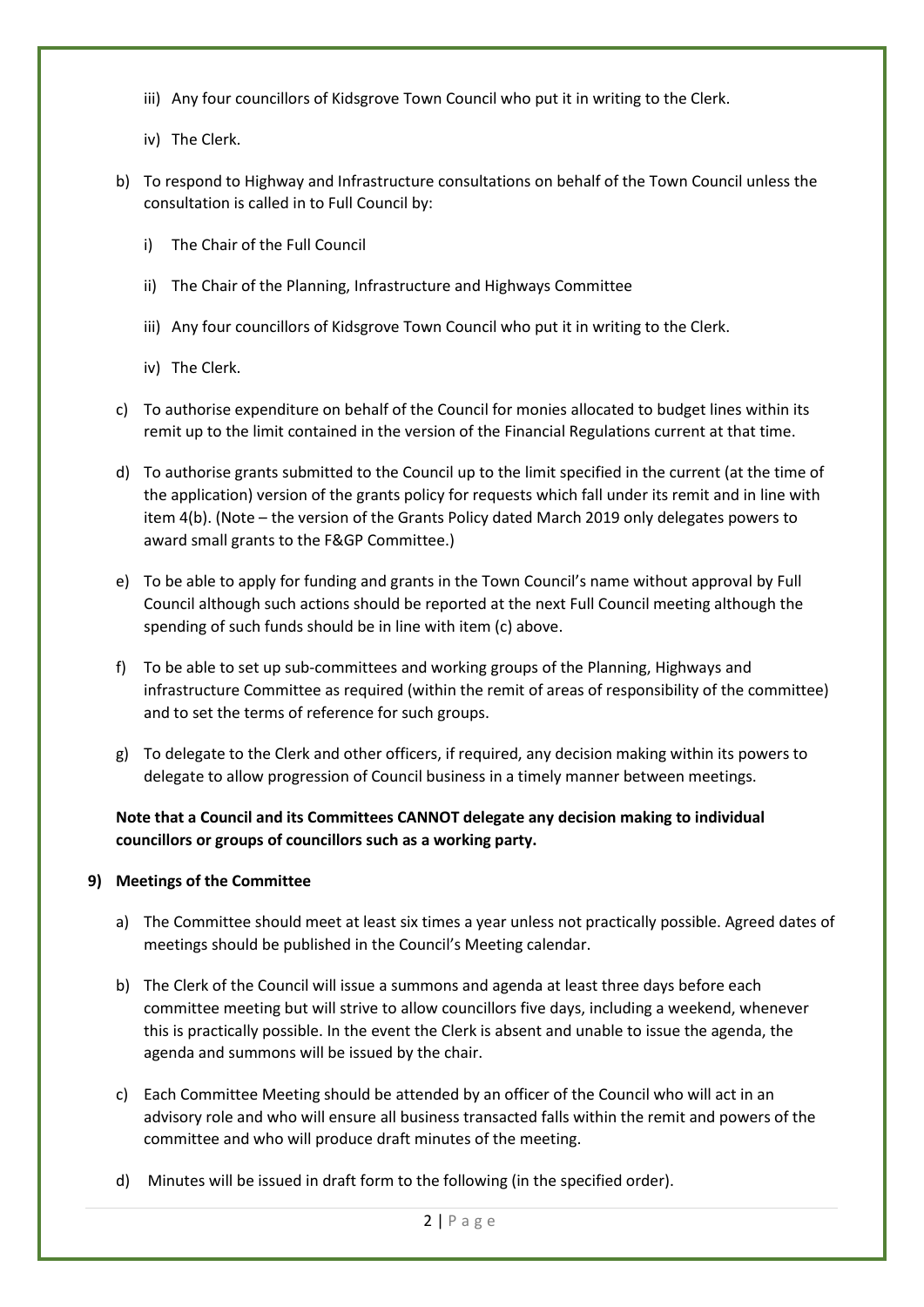- iii) To the Chair for initial comment within one week. (If a committee member acted as minute taker due to an officer not being present, the Clerk should be forwarded the draft minutes at the same time as the Chair to verify that decisions were in accordance with the Committee's powers, the Council's regulations and with legislation.)
- iv) After agreement by the chair, to the committee members for comment within two weeks of the meeting.
- e) Minutes will be approved at the next meeting of the committee and each page signed by the chair.
- f) The minutes of all the Committee meetings, whether in draft form or approved, will be presented to the next Full Council Meetings and any recommendations made by the Committee or decisions made that the Clerk feels should be ratified by Full Council will be an agenda item of that meeting to obtain Full Council approval.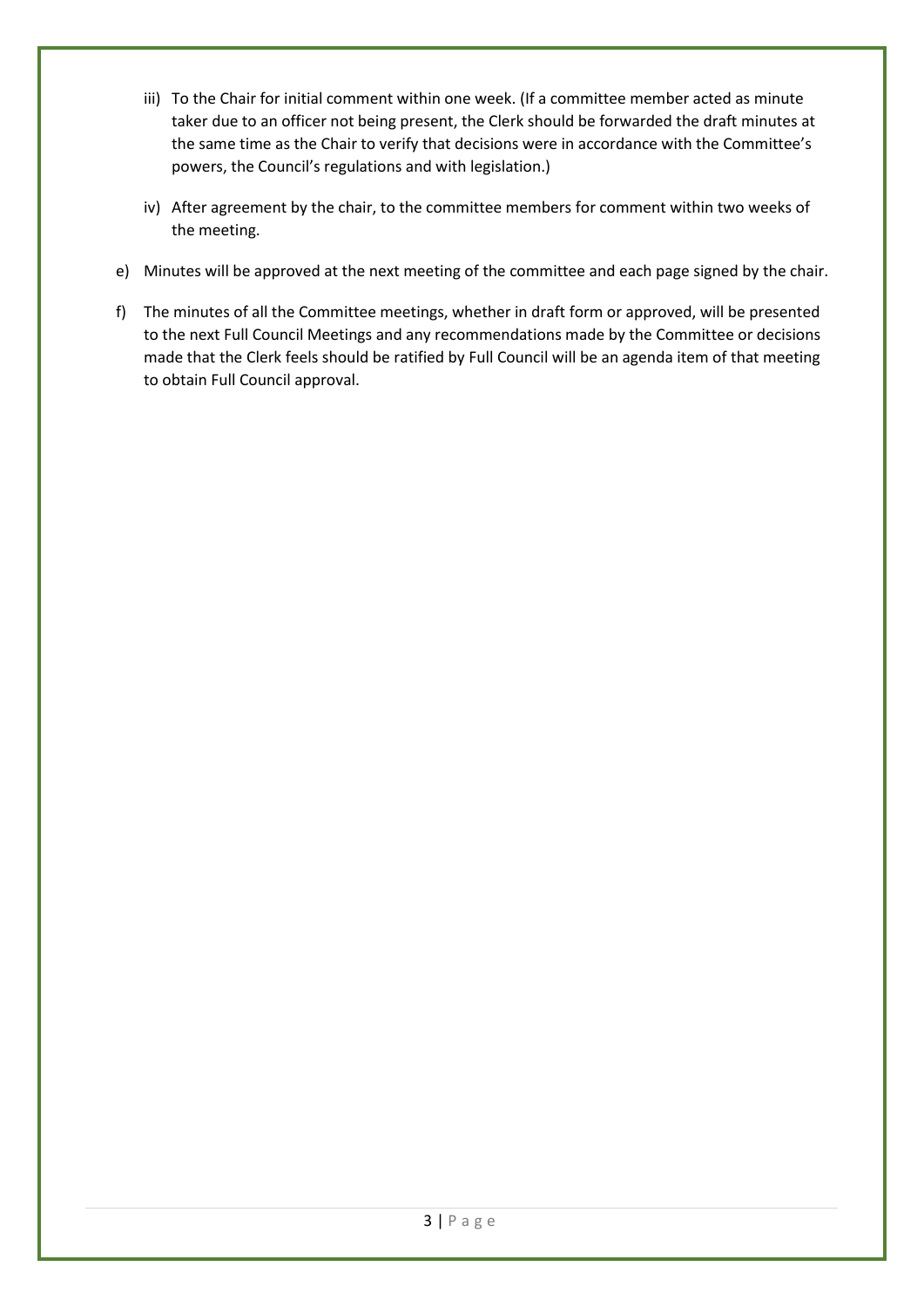Kidsgrove Town Council Victoria Hall Liverpool Road Kidsgrove Staffordshire ST7 4EL

Tel: 01782 782254 www.kidsgrovetowncouncil.gov.uk



## **Environment Committee Terms of Reference**

#### **10) Introduction**

The Environment Committee is set up as a standing committee to oversee and manage Kidsgrove Town Council's events. The Committee was set up by Kidsgrove Town Council at its meeting of 21st March 2019 (minute reference 1819-FC6-15).

The Committee must always abide with the Council's current approved Standing Orders and Financial Regulations.

The membership of the Committee for each Council year and a review of the Terms of Reference will be agreed at each Annual Meeting of the Full Council. The chair and vice-chair will be elected at the Annual Meeting of the Council unless the Council resolves at the Annual Meeting to delegate this to the first meeting of the Committee in the Civic year.

### **11) Membership**

The Committee will consist of at least six Councillors with a quorum for a meeting being three Councillors. The Mayor and Deputy Mayor will be members ex-officio.

The Committee will also have a representative from each of the Council's two allotment sites: Lamb Street and Crown Bank. Allotment representatives will only have a vote on issues relating to the allotments of a non-financial nature. The allotments to send a stand-in representative if their named member is unable to attend.

### **12) Aim and Remit of the Environment Committee**

#### a) **Environmental and General Aspects**

- v) To manage and deliver the Council's environmental work and projects and which include open spaces, footpaths, play areas and planting schemes as well as allotments and the Ranger Service (see below).
- vi) To work alongside and support the Community and Community Groups as required to deliver environmental and conservational projects.
- vii) To contribute to the Council's 5-year plan in relation to environmental matters and projects.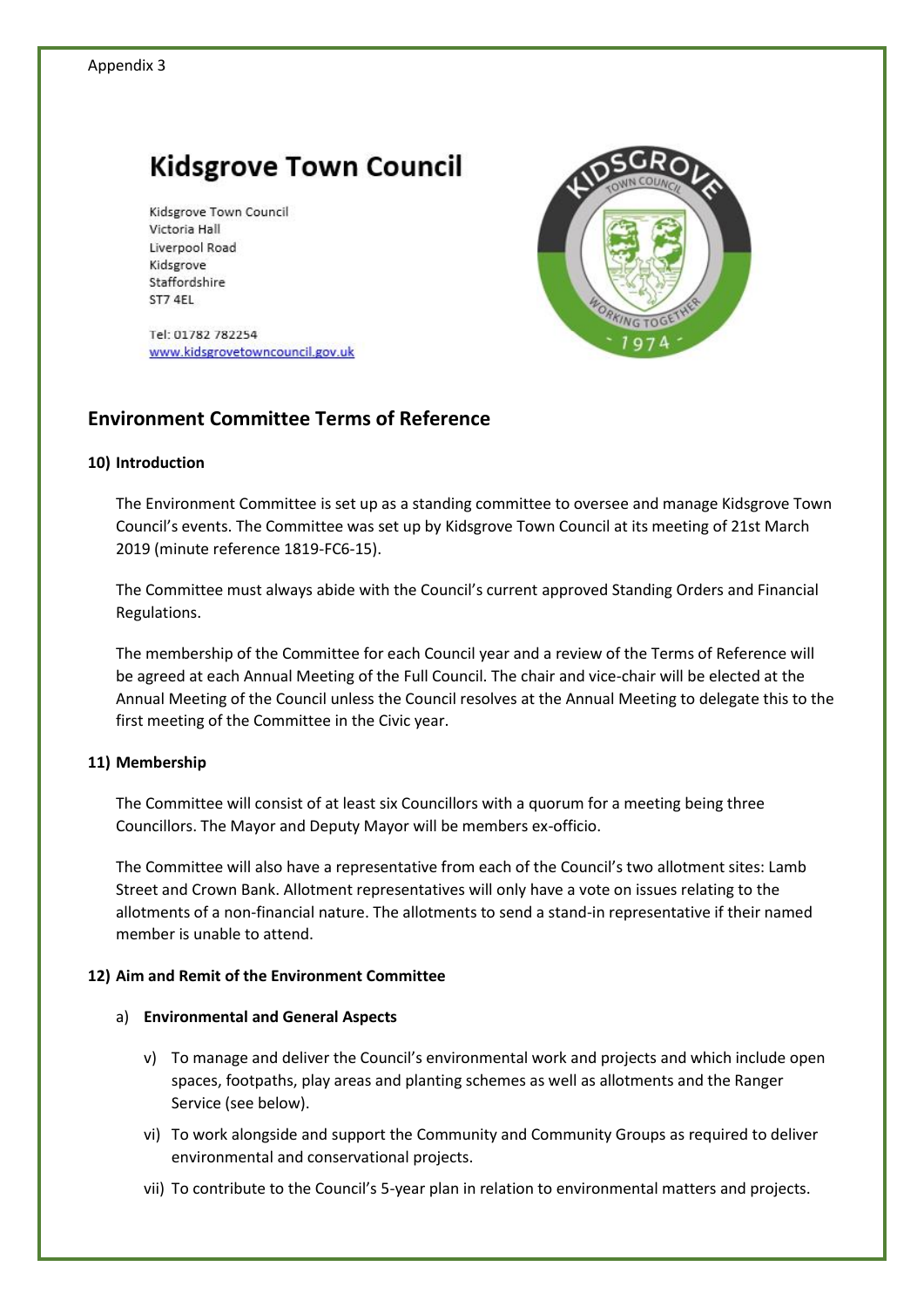- viii) To consider budgets for the following financial year in relation to environmental projects for recommendation to the Finance and General Purposes (FGP) Committee prior to end of November of each year to enable the FPG Committee to prepare a draft budget for recommendation to Full Council.
- ix) To monitor the budget, income and expenditure for environmental projects, receiving updates at each meeting from the Clerk/RFO (or another officer if the Clerk/RFO is absent).
- x) To ensure that all areas within the Town council's boundary are considered in decision making.
- xi) To consult with the Community as required.

## **b) Allotments**

- i) To manage and plan the future development of the allotments including expansion.
- ii) To oversee the two allotment sites whether that be by direct management or by setting up a self-managing committee. This to include ensuring rents are correct and that in-site management is operating smoothly and efficiently in line with current legislation.
- iii) To consider budgets for the following financial year in relation to allotments for recommendation to the Finance and General Purposes (FGP) Committee prior to end of November of each year to enable the FPG Committee to prepare a draft budget for recommendation to Full Council.
- iv) To monitor the budget, income and expenditure from the Allotments, receiving updates at each meeting from the Clerk/RFO (or another officer if the Clerk/RFO is absent).
- v) To seek grant opportunities in relation to allotments.

### **c) Ranger Service**

- i) To oversee the Council's ranger activity and projects.
- ii) To manage the Ranger Service contract with Newcastle under Lyme Borough Council with all changes and renewals to the contract to be approved by Full Council.
- iii) To consider budgets for the following financial year in relation to the Ranger Service for recommendation to the Finance and General Purposes (FGP) Committee prior to end of November of each year to enable the FPG Committee to prepare a draft budget for recommendation to Full Council.

## **2) Delegated Powers of the Committee**

The Committee can make decisions only within that allowed in the current versions of approved Standing Orders, Financial Regulations and the powers delegated to it by the Council which are listed below:

- **a)** To elect a chairman and vice chairman at the first meeting of the committee following the Council's Annual meeting if required. (These roles may be elected at the Annual Meeting.)
- **b)** To co-opt a representative and stand-in representative of each allotment site as a committee member.
- **c)** To set up and agree the terms of reference of sub-committees and working parties of the Environment Committee as required.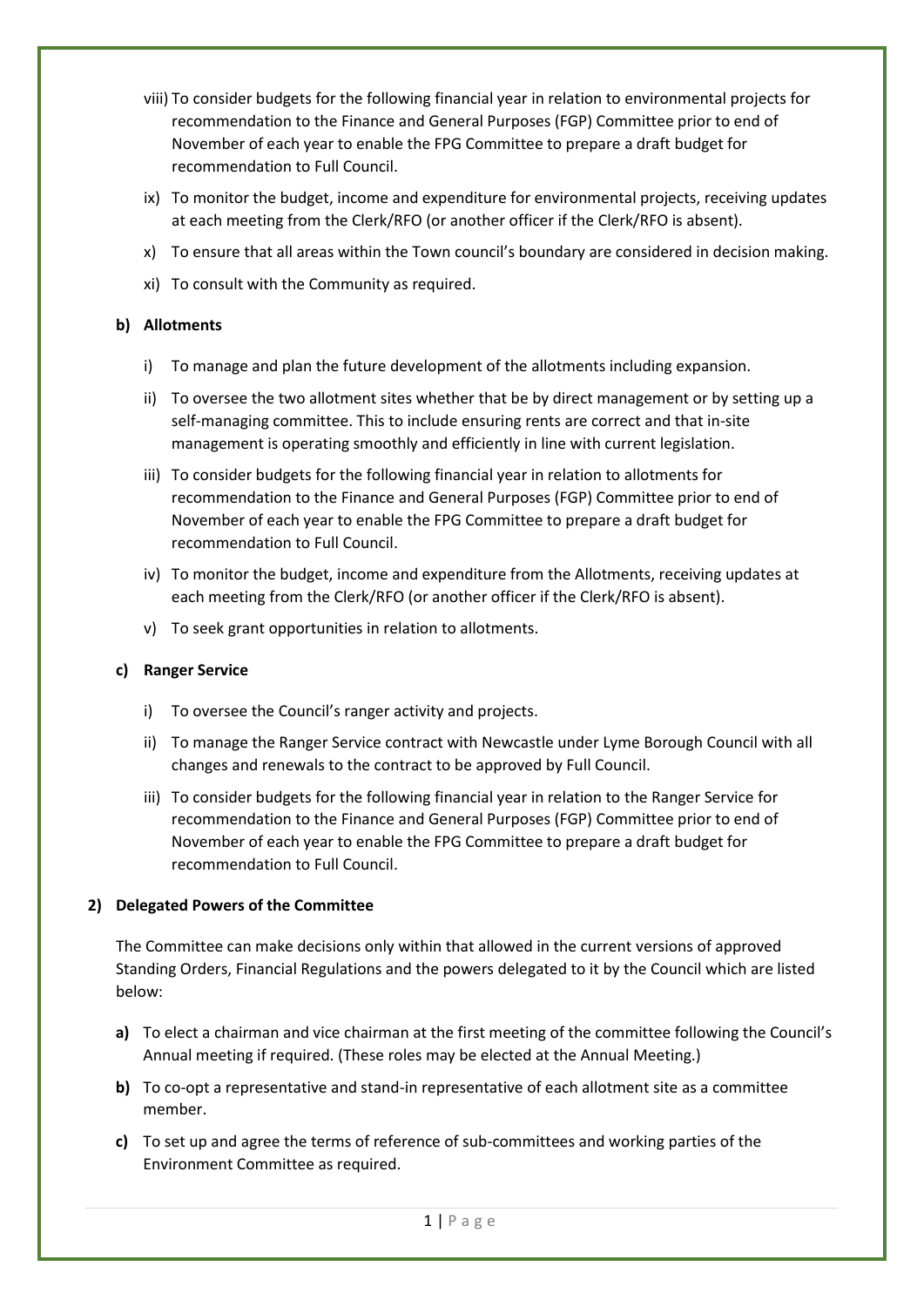- **d)** To authorise budgeted expenditure in relation to environmental matters and allotment matters only in line with the limits for committees contained in the current financial regulations at that time.
- **e)** To identify and apply for grants in the Town Council's name.
- **f)** To set-up and conduct consultations relating to Environmental Matters in the Town Council's name.
- **g)** To delegate to the Clerk and other officers, if required, any decision making within its powers to delegate to allow environmental matters to progress in a timely manner between meetings.

## **Note that a Council and its Committees CANNOT delegate any decision making to individual councillors or groups of councillors such as a working party.**

## **3) Meetings of the Committee**

- **a)** The Committee should meet at least four times a year unless this isn't practically possible. Agreed dates of meetings should be published in the Council's Meeting calendar.
- **b)** The Clerk of the Council will issue a summons and agenda at least three days before each committee meeting but will strive to allow councillors five days, including a weekend, whenever this is practically possible. In the event the Clerk is absent and unable to issue the agenda, the agenda and summons will be issued by the chair.
- **c)** Each Committee Meeting should wherever possible be attended by an officer of the Council who act in an advisory role and who will ensure all business transacted falls within the remit and powers of the committee. The attending officer will produce draft minutes of the meeting. Only in the event an officer is unable to attend, and the timeframe of events means the meeting cannot be postponed, the committee must appoint a minute taker from within its members.
- **d)** Minutes will be issued in draft form to the following (in the specified order).
	- i) To the Chair for initial comment within one week. (If a committee member acted as minute taker due to an officer not being present, the Clerk should be forwarded the draft minutes at the same time as the Chair to verify that decisions were in accordance with the Committee's powers, the Council's regulations and with legislation.)
	- ii) After agreement by the chair, to the committee members for comment within two weeks of the meeting.
- **e)** Minutes will be approved at the next meeting of the committee and each page signed by the chair.
- **f)** The minutes of all the Committee meetings, whether in draft form or approved, will be presented to the next Full Council Meetings and any recommendations made by the Committee or decisions made that the Clerk feels should be ratified by Full Council will be an agenda item of that meeting to obtain Full Council approval.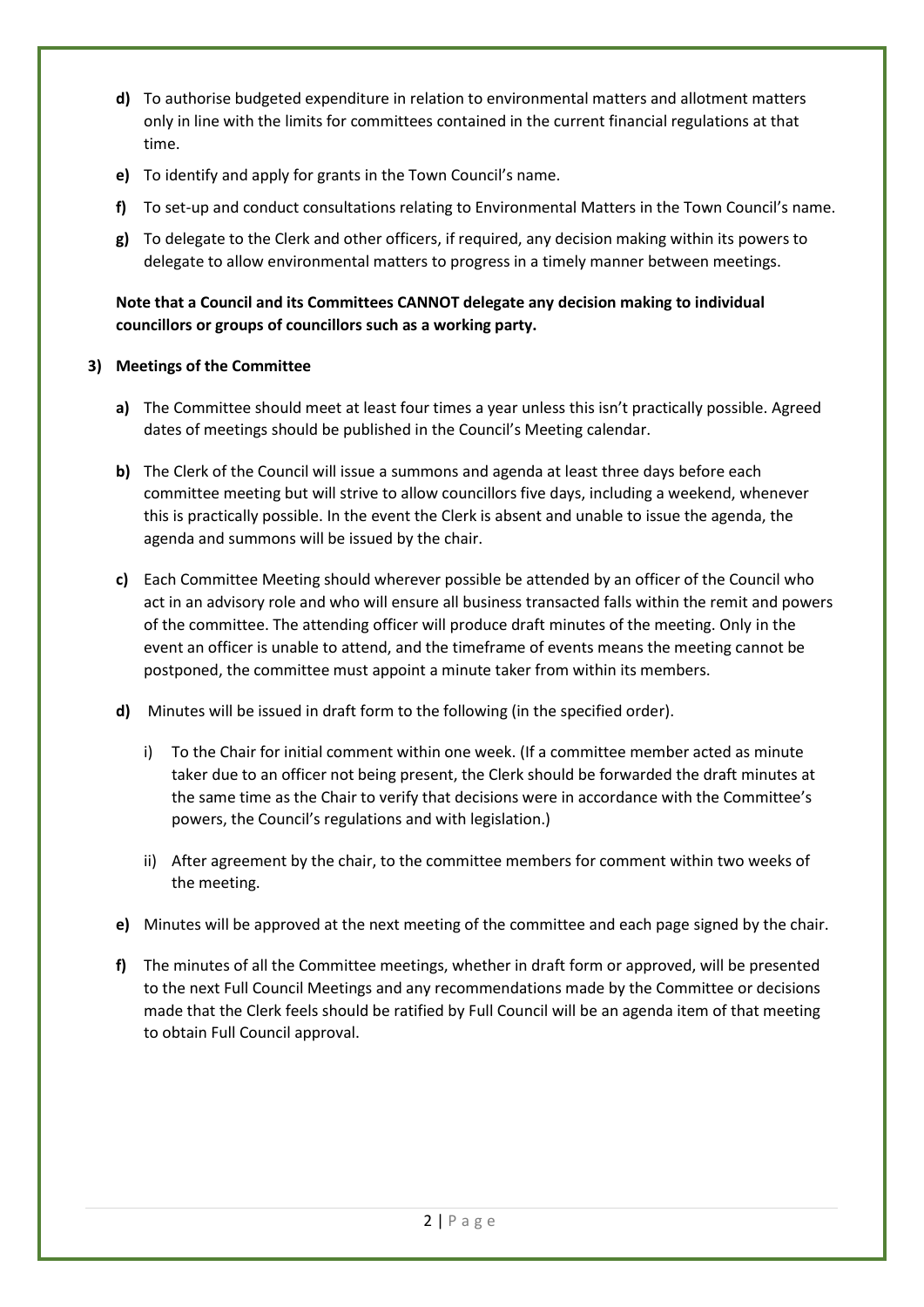Kidsgrove Town Council Victoria Hall Liverpool Road Kidsgrove Staffordshire ST7 4EL



Tel: 01782 782254 www.kidsgrovetowncouncil.gov.uk

## **Events and Community Committee Terms of Reference**

#### **13) Introduction**

The Events Committee is set up as a standing committee to oversee and manage Kidsgrove Town Council's events. The Committee was set up by Kidsgrove Town Council at its meeting of 28<sup>th</sup> January 2019 (minute reference 1819-FC5-14).

The Committee must always abide with the Council's current approved Standing Orders and Financial Regulations.

The membership of the Committee for each Council year and a review of the Terms of Reference will be agreed at each Annual Meeting of the Full Council. The chair and vice-chair will be elected at the Annual Meeting of the Council unless the Council resolves at the Annual Meeting to delegate this to the first meeting of the Committee in the Civic year.

### **14) Membership**

The Committee will consist of at least six Councillors with a quorum for a meeting being three Councillors. The Mayor and Deputy Mayor will be members ex-officio.

The Committee has the power to co-opt members of the public or other councillors on either a temporary or permanent basis (until the next Annual Meeting) subject to a maximum of four.

### **15) Aim and Remit of the Events and Community Committee**

- a) To consider and deliver an annual events programme which encourages community cohesion and inclusivity, ensuring a good mix of regular events with one-off events which mark significant local or national occasion.
- b) To manage the Town Council's events and the Town Council's role in other events run in partnership with other organisations, both annual occurrences or one-offs.
- c) To encourage and promote direct community volunteer involvement with local events and community endeavours including local businesses and community groups as well as individuals.
- d) To work in partnership with other organisations as required to ensure the smooth running of events.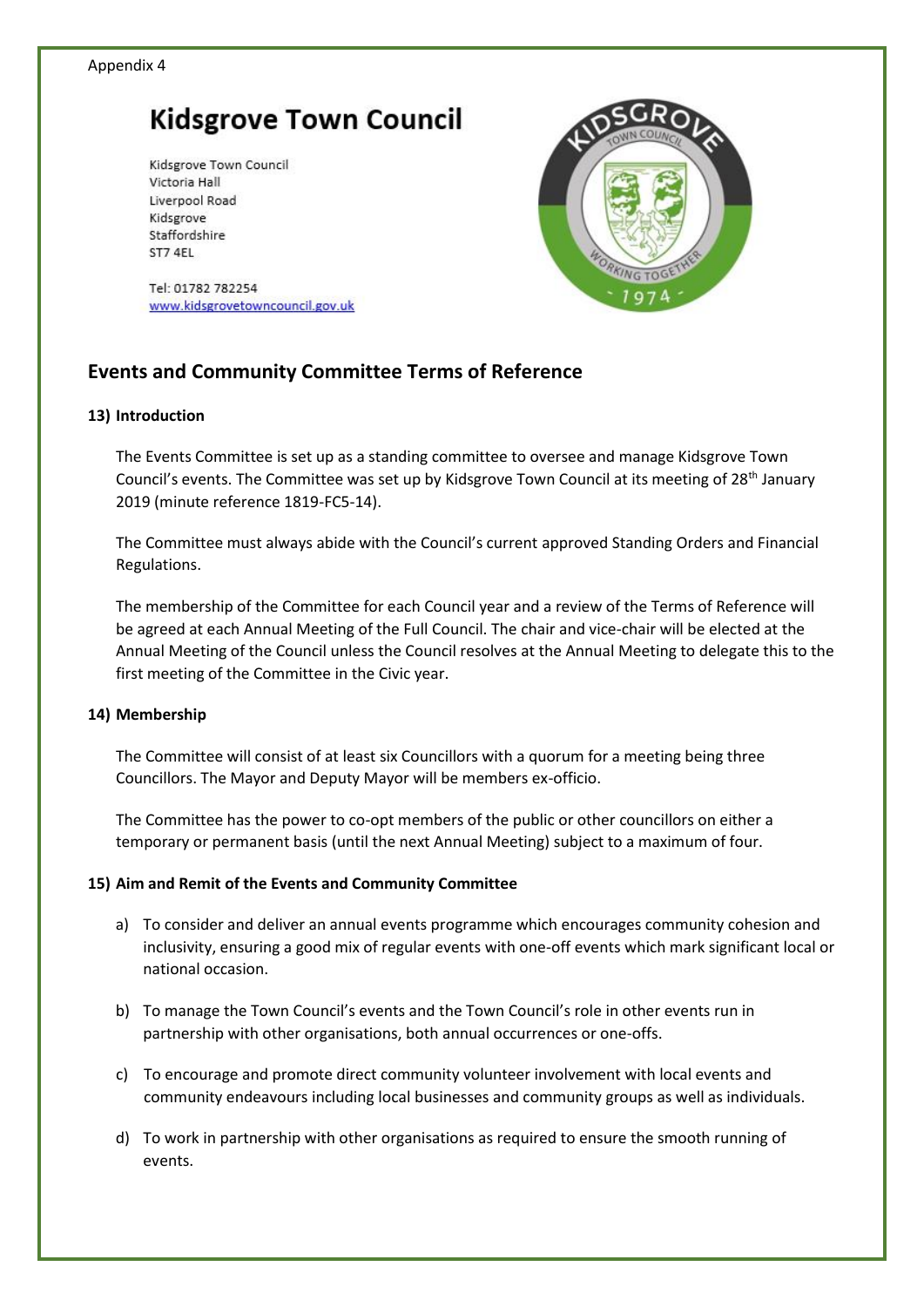- e) To consider support if requested and to help promote events run by other Community Groups within the Town's Council's boundary.
- f) To consider budgets for the following financial year in relation to events and the marketing of these events for recommendation to the Finance and General Purposes (FGP) Committee prior to end of November of each year to enable the FPG Committee to prepare a draft budget for recommendation to Full Council.
- g) To monitor the budget, income and expenditure from each of the Town Council's events, receiving updates at each meeting from the Clerk/RFO (or another officer if the Clerk/RFO is absent.
- h) To seek grant opportunities to assist the Town Council or other organisations in the provision of events.
- i) In accordance with the Council's grant scheme, to consider applications received from other organisation relating to events and, if required, to put a recommendation to Full Council.
- j) To manage the provision of Town Council funded Christmas Lights within the Town Council budget. To manage the contracts in relations to Christmas Lights.
- k) To oversee advertising of events using the Council's website, Social Media and any other suitable news outlets available.
- l) To ensure that all areas within the Town council's boundary are considered in decision making.
- m) To consult with the Community regarding events and community.

#### **16) Delegated Powers of the Committee**

The Committee can make decisions only within that allowed in the current versions of approved Standing Orders, Financial Regulations and the powers delegated to it by the Council which are listed below:

- a) To elect a chairman and vice chairman at the first meeting of the committee following the Council's Annual meeting is the elections were not made at that meeting.
- b) To co-opt members of the public in a non-voting capacity as required.
- c) To co-opt further councillors who may have input into an event as required.
- d) To set and agree the dates and manage the project management for Town Council Events (in consultation with other bodies as required).
- e) To set up and agree the terms of reference of sub-committees and working parties of the Events and Community Committee as required.
- f) To authorise budgeted expenditure in relation to events only in line with the limits for committees contained in the current financial regulations at that time.
- g) To identify and apply for grants in the Town Council's name.
- h) To set-up and conduct consultations relating to Events and Community in the Town Council's name.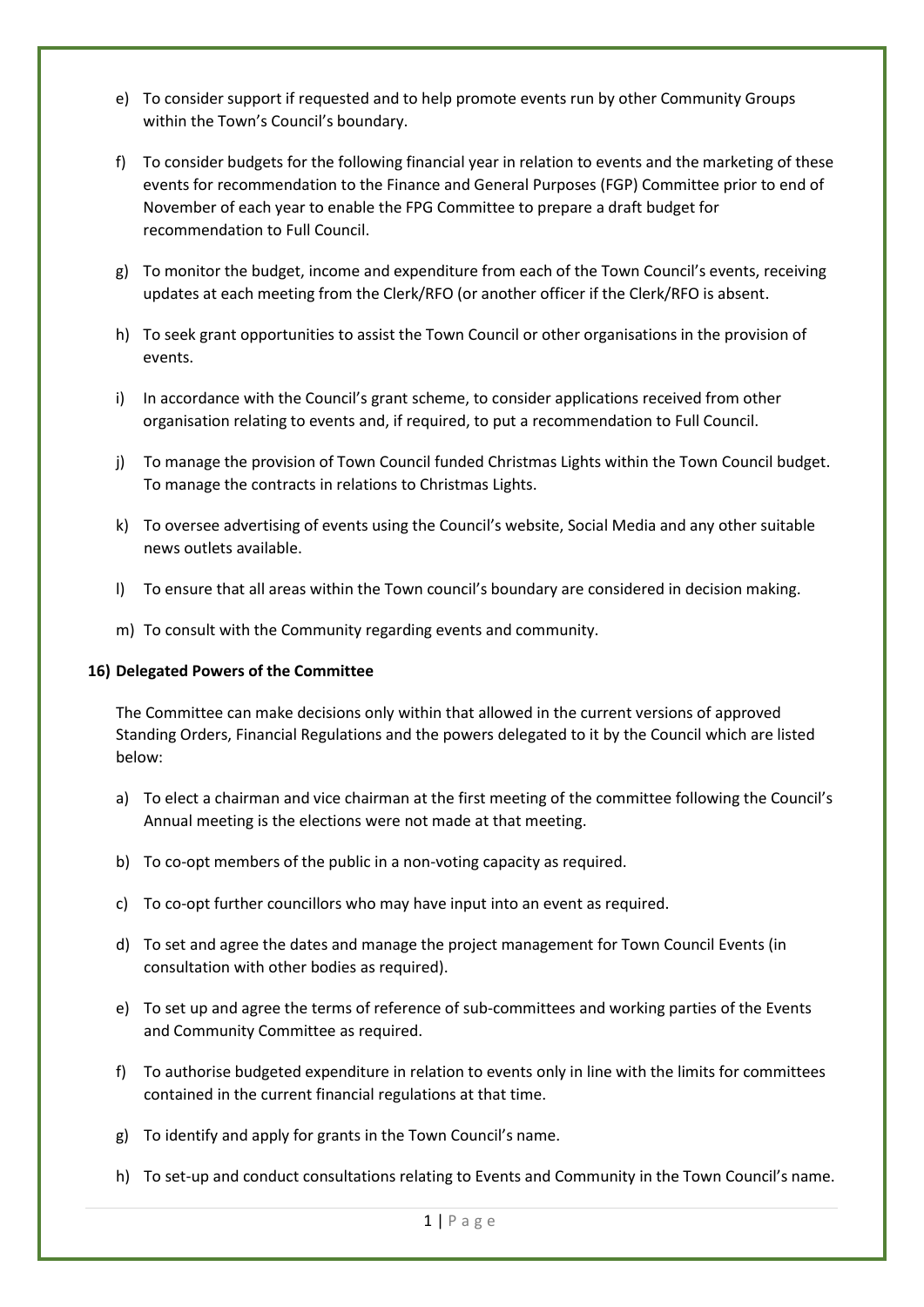i) To delegate to the Clerk and other officers, if required, any decision making within its powers to delegate to allow event preparations to progress in a timely manner between meetings.

**Note that a Council and its Committees CANNOT delegate any decision making to individual councillors or groups of councillors such as a working party.** 

## **17) Meetings of the Committee**

- a) The Committee should meet at least four times a year. Agreed dates of meetings should be published in the Council's Meeting calendar.
- b) The Clerk of the Council will issue a summons and agenda at least three days before each committee meeting but will strive to allow councillors five days, including a weekend, whenever this is practically possible. In the event the Clerk is absent and unable to issue the agenda, the agenda and summons will be issued by the chair.
- c) Each Committee Meeting should wherever possible be attended by an officer of the Council who act in an advisory role and who will ensure all business transacted falls within the remit and powers of the committee. The attending officer will produce draft minutes of the meeting. Only in the event an officer is unable to attend, and the timeframe of events means the meeting cannot be postponed, the committee must appoint a minute taker from within its members.
- d) Minutes will be issued in draft form to the following (in the specified order).
	- i) To the Chair for initial comment within one week. (If a committee member acted as minute taker due to an officer not being present, the Clerk should be forwarded the draft minutes at the same time as the Chair to verify that decisions were in accordance with the Committee's powers, the Council's regulations and with legislation.)
	- ii) After agreement by the chair, to the committee members for comment within two weeks of the meeting.
- e) Minutes will be approved at the next meeting of the committee and each page signed by the chair.
- f) The minutes of all the Committee meetings, whether in draft form or approved, will be presented to the next Full Council Meetings and any recommendations made by the Committee or decisions made that the Clerk feels should be ratified by Full Council will be an agenda item of that meeting to obtain Full Council approval.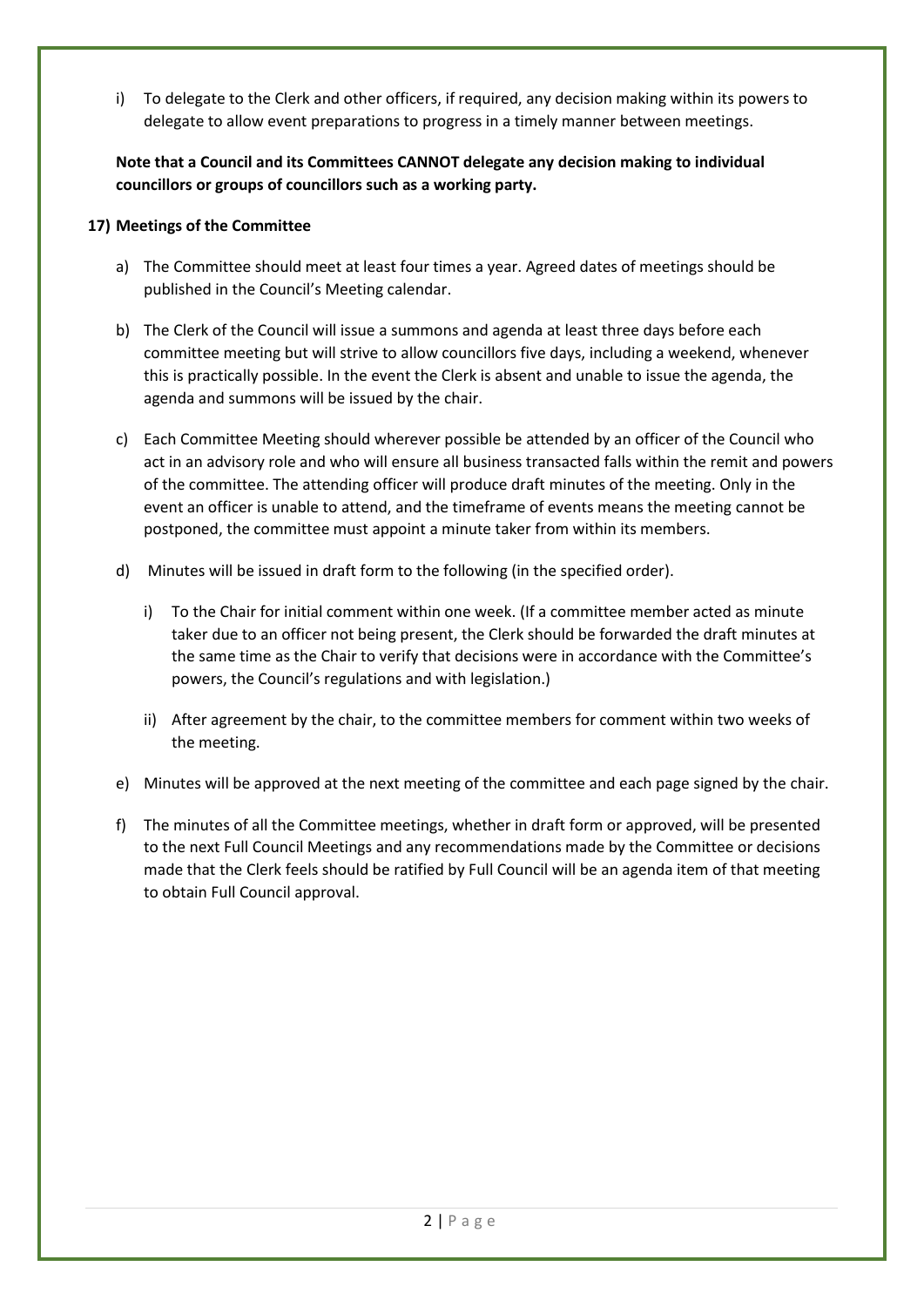Kidsgrove Town Council Victoria Hall Liverpool Road Kidsgrove Staffordshire ST7 4EL



Tel: 01782 782254 www.kidsgrovetowncouncil.gov.uk

## **Staffing Committee Terms of Reference.**

#### **18) Introduction**

The Staffing Committee is set up as a standing committee to oversee and all staffing matters for Kidsgrove Town Council. Unless it has delegated authority, the committee will propose recommendations to Full Council as required.

The Committee was set up by Kidsgrove Town Council at its meeting of  $21<sup>st</sup>$  February 2019 (minute reference xxx).

The Committee must always abide with the Council's current approved Standing Orders and Financial Regulations.

The membership of the Committee for each Council year and a review of the Terms of Reference will be agreed at each Annual Meeting of the Full Council.

### **19) Membership**

The Committee will consist of five Councillors with a quorum for a meeting being four Councillors. There will be at least two named members from both the majority party and the opposition.

The Mayor can be a member of the committee but cannot be named as chair. The chair will be elected at the Annual Meeting of the Council unless the Council resolves at the Annual Meeting to delegate this to the first meeting of the Committee in the Civic year. In the absence of the chair at any meeting of the committee, the other members present will nominate a chai for that meeting.

The Committee can only consist of Kidsgrove Town Council Members.

### **20) Aim and Remit of the Staffing Committee**

- a) To oversee the Council's staffing arrangements and to ensure that the Council has appropriate procedures in place and that the Council adheres to the correct and current employment law. To ensure appropriate contracts and job descriptions are in place.
- b) To conduct the Clerk/RFO's annual staff appraisal, reporting to Full Council that it has been conducted along with any recommendations.
- c) To receive staff appraisals and recommendations of gradings of other staff from the Clerk.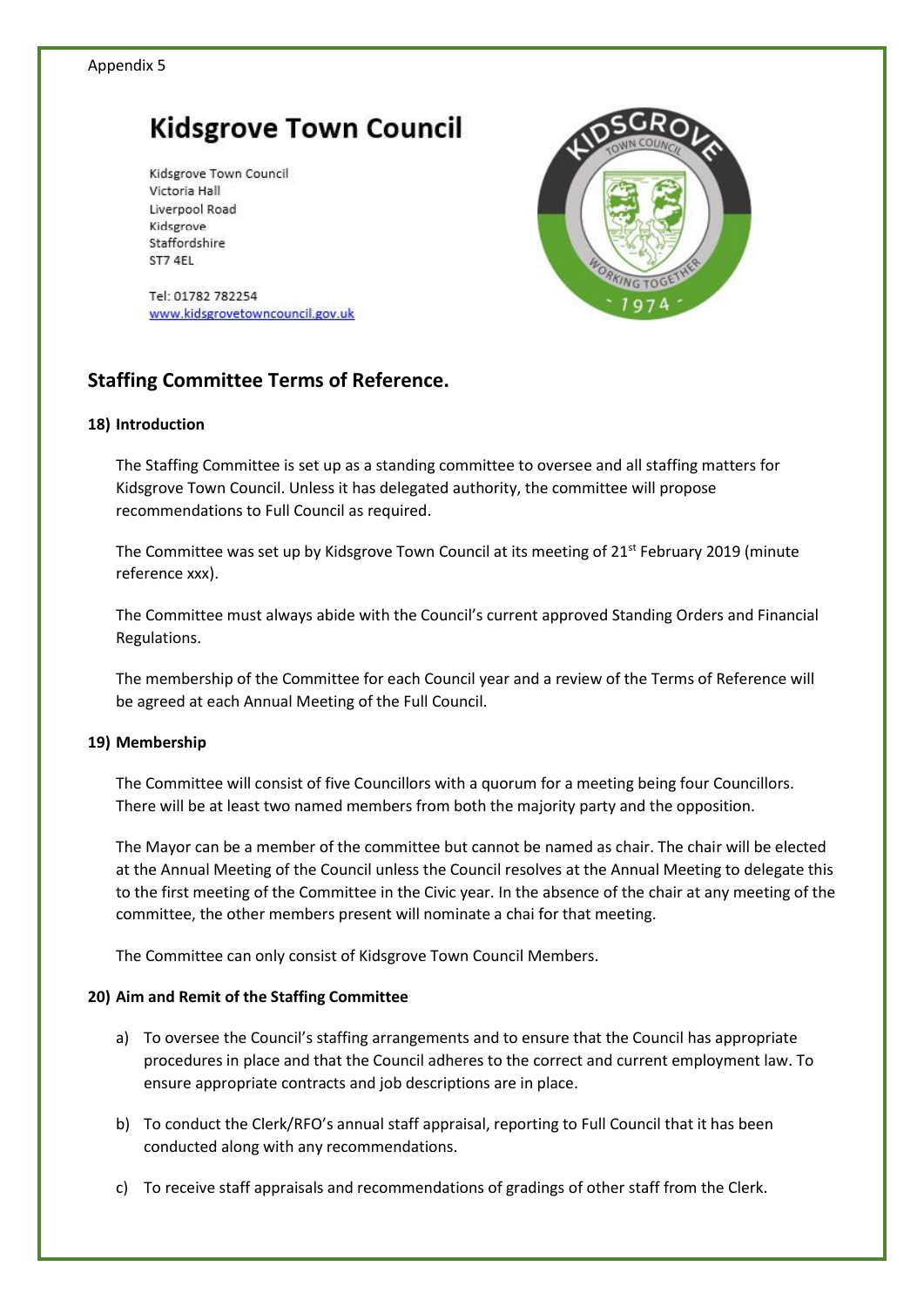- d) Working with the Clerk, to consider future staffing needs and structure and to make recommendations to full council to ensure that adequate budgetary needs are in place.
- e) To oversee advertising of jobs within the Council.
- f) To oversee the interviewing and recruitment of staff.
- g) To oversee formal grievances from employees, making appropriate recommendations to Full Council.
- h) To oversee complaints against staff making appropriate recommendations to Full Council.

## **21) Delegated Powers of the Committee**

The Committee can make decisions only within that allowed in the current versions of approved Standing Orders, Financial Regulations and the powers delegated to it by the Council which are listed below.

- a) Working with the Clerk, to produce and place adverts within the Council's staffing budget when staff are recruited.
- b) To manage recruitment and selection of a member of staff but the selected final choice of candidate by the Staffing Committee for a role must be approved at Full Council.
- c) Working with the Clerk, to consider and implement any changes which are required to comply with Employment Law, Health & Safety Law and Terms and Conditions of Service.
- d) Working with the Clerk, to produce and review job descriptions, person specifications all contracts of employment for recommendation to full council for approval.
- e) Working with the Clerk, managing long term sickness and incidents at work.
- f) Reviewing employment policies/procedures for recommendation to full council for approval
- g) Being responsible for the preparation and submission of budget proposals in respect of salaries and employees training to full council.
- h) Reviewing employees pay awards and increments for recommendation to full council for approval
- i) Overseeing the first part of a disciplinary investigation in line with the council's disciplinary procedures which includes appointing an investigator and deciding if any disciplinary action against the employee will or will not be taken.
- j) Overseeing an employee's formal grievance(s) in line with the council's grievance procedures.
- k) Ensuring that confidentiality is maintained over all staffing matters under the Data Protection Act 2018 and the Code of Conduct by all members of the council.

## **Note that a Council and its Committees CANNOT delegate any decision making to individual councillors or groups of councillors such as a working party.**

### **22) Meetings of the Committee**

a) The Committee should meet at least twice a year but otherwise only as required. Agreed dates of meetings should be published in the Council's Meeting calendar. Staffing matters will normally be discussed with the press and public excluded at the Clerk's discretion.